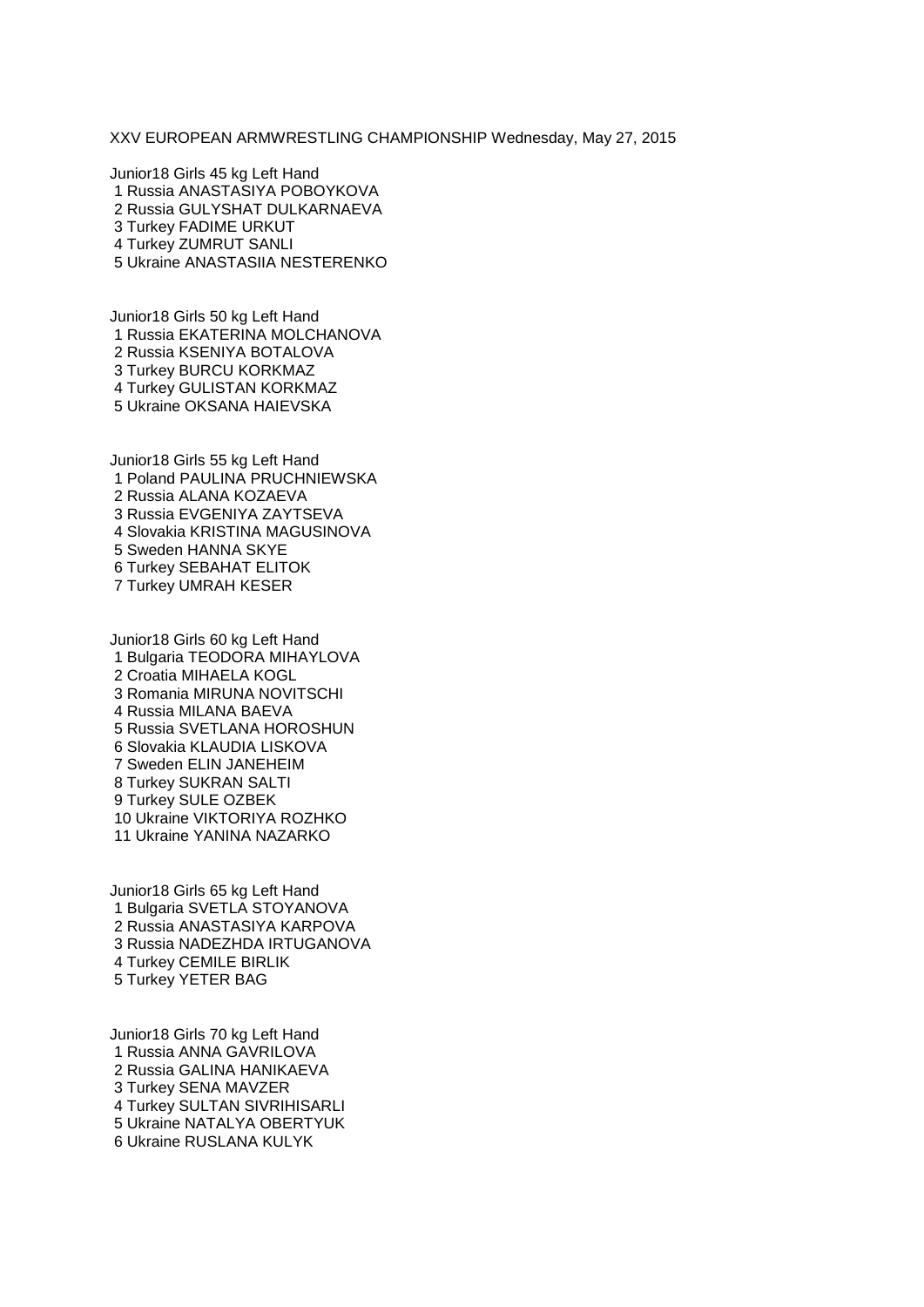Junior18 Girls +70 kg Left Hand Russia ALENA ANDERS Russia ANASTASIYA ROMANOVA Sweden JESSICA LINDKVIST Turkey AYSU DAMAR Turkey IRMAK OZER Ukraine YULIIA KALASHNIKOVA

Junior21 Women 50 kg Left Hand Belarus NIKA ZARYNSKAYA Belarus VALERYIA TSYKONOVA Russia KRISTINA TIHONOVA Russia NADEZHDA KOROLEVA Turkey GULHAN BILGIC Turkey IPEK BAYTEKIN Ukraine ANASTASIIA GONCHARENKO

Junior21 Women 55 kg Left Hand Poland NATALIA KWIATKOWSKA Russia MILYAUSHA GIMRANOVA Russia ZALINA MOURAOVA Turkey SEVIM GUNACTI Ukraine VIKTORIA ZELINSKA

Junior21 Women 60 kg Left Hand Bulgaria YOANA DIMITROVA Hungary HENRIETTA BARZSO Russia EKATERINA GRIDCHINA Russia ZARINA NURIDINOVA Slovakia ANDREA KUSNIERIKOVA Turkey EBRU BOZKURT Turkey ZAHIDE TEMUROGLU

Junior21 Women 65 kg Left Hand Belarus TATSIANA ROMANIUK Bulgaria VIKTORIYA GEORGIEVA Russia SVETLANA SEMENOVA Russia ZARINA TAYMAZOVA Turkey BEYZANUR AVCI Turkey SEYMA AKSOY Ukraine KSENIIA BEZUHLA

Junior21 Women 70 kg Left Hand Russia TATYYANA SHEINA Slovakia REBEKA MARTINKOVICOVA Sweden TOVE NORELIUS Ukraine LINA DEMENKO Ukraine VERONIKA HAIDAMAKA

Junior21 Women +70 kg Left Hand Belarus HANNA PISKUNOVA Norway GURO BJOERKE Russia MADINA KAIROVA Russia VIKTORIYA VORONINA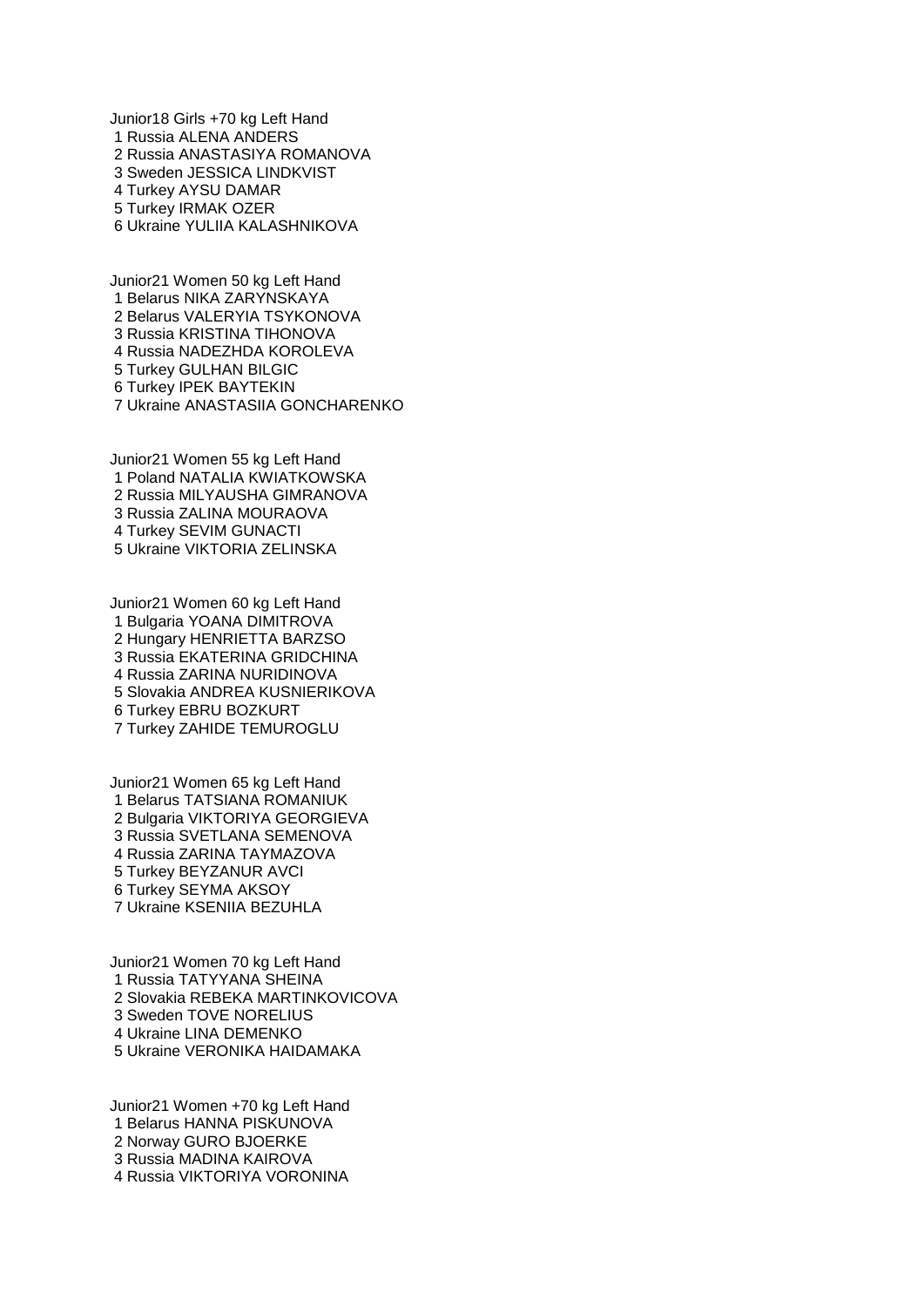Turkey MUNIRE YILMAZ Turkey NURBANU KARAYEL Ukraine ANASTASIIA SHCHOLOKOVA Ukraine RUSLANA PYLYPENKO

Junior18 Boys 50 kg Left Hand Azerbaijan ANAR MUSTAFAYEV Bulgaria ANTON DOBREV Russia ANDREY ERSHOV Russia DANIL KUNAKBAEV Turkey AHMET DEMIRCAN Turkey MEHMET DONMEZ

Junior18 Boys 55 kg Left Hand Bulgaria KRISTIYAN KITOV Romania CLAUDIU DIACONESCU Romania CRISTIAN COSTACHE Russia MUSSA BAYRAMKULOV Russia VLADISLAV PERGUSHEV Slovakia PATRIK POZEHNAJ Turkey AHMET CABAOGLU Turkey AHMET KURT

Junior18 Boys 60 kg Left Hand Belarus ARTSEM MAKUKHA Belarus IYLA DYDYSHKO Bulgaria EMIL ASENOV Bulgaria IVAYLO ATANASOV Romania DARIUS IAKABOS Russia AZAMAT SKODTAEV Russia VUGAR SEIDOV Turkey AHMET KALENDER Turkey EMRE ALBAS Ukraine BOHDAN KRAVETS Ukraine VADYM HALYAVA

Junior18 Boys 65 kg Left Hand Azerbaijan NEMAT VAKILOV Bulgaria BOZHIDAR SIMEONOV Bulgaria PAVEL BAGASHKI Lithuania VITALIJUS MARKUNAS Norway TORSTEIN GRAVDAL Russia DAVIT HROYAN Russia VAGAN TER-BALYAN Slovakia ADAM ADAMOV Sweden JONATHAN TANDERYD Turkey MUHAMMET UZUL Turkey OGUZHAN YILMAZ

Junior18 Boys 70 kg Left Hand Belarus ALIAKSANDR RABIKAU Bulgaria NEDALIN HRISTOV Bulgaria RADOSLAV PANTEV Romania CRISTI MIGIT Russia SERGEY ZAKOLYUKIN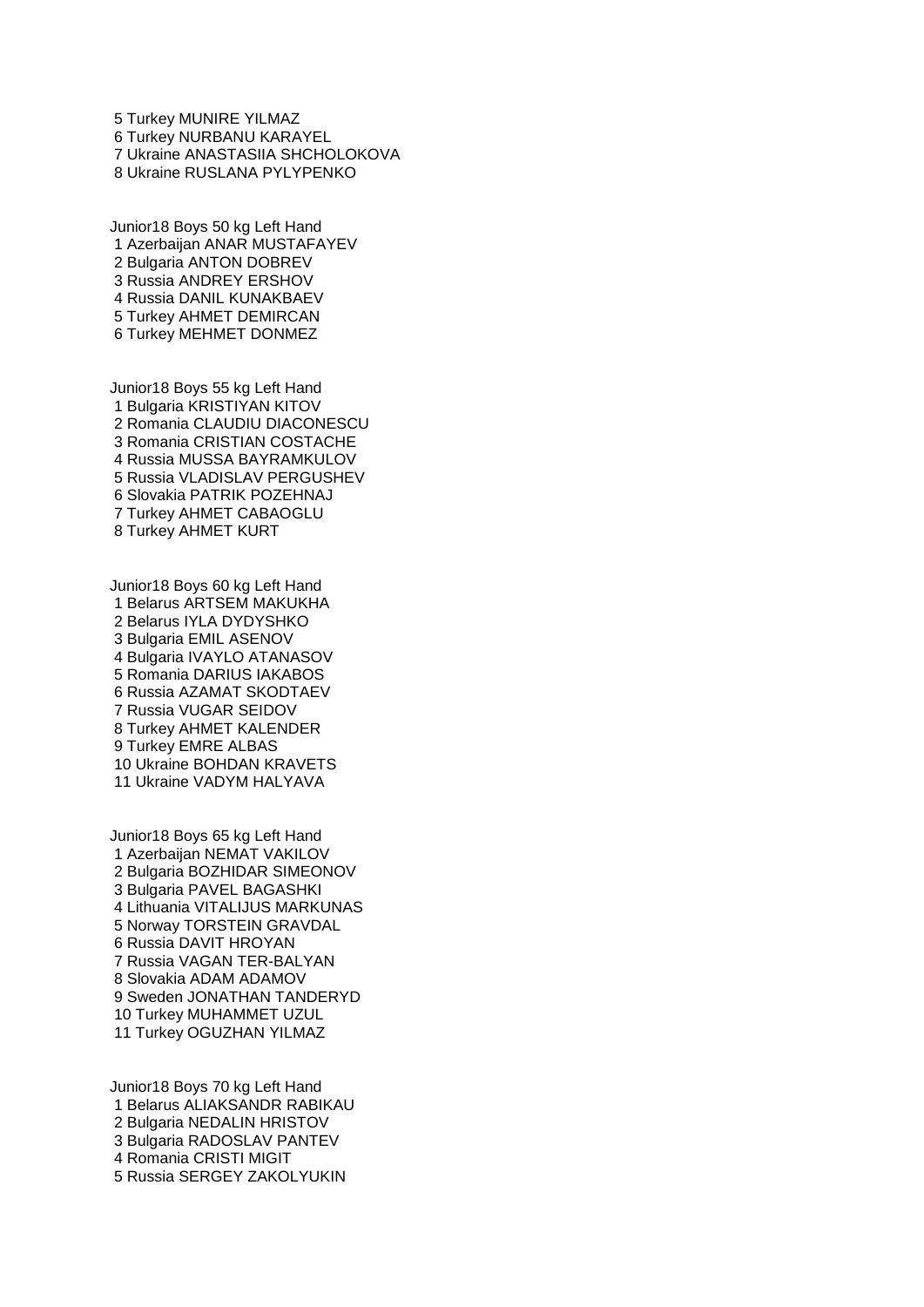Slovakia DOMINIK VIDA Turkey OMER YONDEM Turkey VEDAT GULER Ukraine BOHDAN RIZNYCHENKO Ukraine MYKOLA POTIICHUK

Junior18 Boys 75 kg Left Hand Bulgaria DIMITAR KARALIYSKI Bulgaria SASHO ANDREEV Croatia ANTONIO KOLAK Poland DANIEL BURYS Romania ALIN TUDOR Russia IVAN HAYDUKOV Serbia STEVICA DJORDJEVIC Turkey BERKAN KARAKASOGLU Turkey YUSUF CAKMAK

Junior18 Boys 80 kg Left Hand Azerbaijan GURBAN ISMAYILOV Bulgaria IVAN IVANOV Bulgaria MARTIN GALABOV Croatia MARKO KOGL Moldova IVAN SOSEV Russia TAMERLAN SANAKOEV Slovakia MAREK EMERICI Sweden ALEXANDER JONSSON Turkey EYUP DENIZ Turkey MUHAMMED GUMUSOGLU Ukraine ARTEM SEREDA Ukraine OLEKSANDR KULISHOV

Junior18 Boys +80 kg Left Hand Belarus LEONID VALOSHYN Bulgaria BOJIDAR DZHUPANOV Bulgaria YORDAN HINOV Hungary LASZLO HORVATH Poland PIOTR HARKABUZIK Russia DAMIR SHARAFUTDINOV Russia SOSLAN GASSIEV Serbia STEFAN KOSTIC Turkey ALI DEMIRER Turkey HIKMET GUNEY Ukraine OLEH DANILOV

Junior21 Men 55 kg Left Hand Azerbaijan BAKHTIYAR IBRAHIMLI Bulgaria KRASIMIR GEORGIEV Bulgaria MITKO STAYKOV Russia DANIL FAYZULLIN Russia VLADIMIR ZAIKONNIKOV Turkey BURAK GUNAYDIN Turkey HASAN TETIK Ukraine OLEKSII MYKYTIUK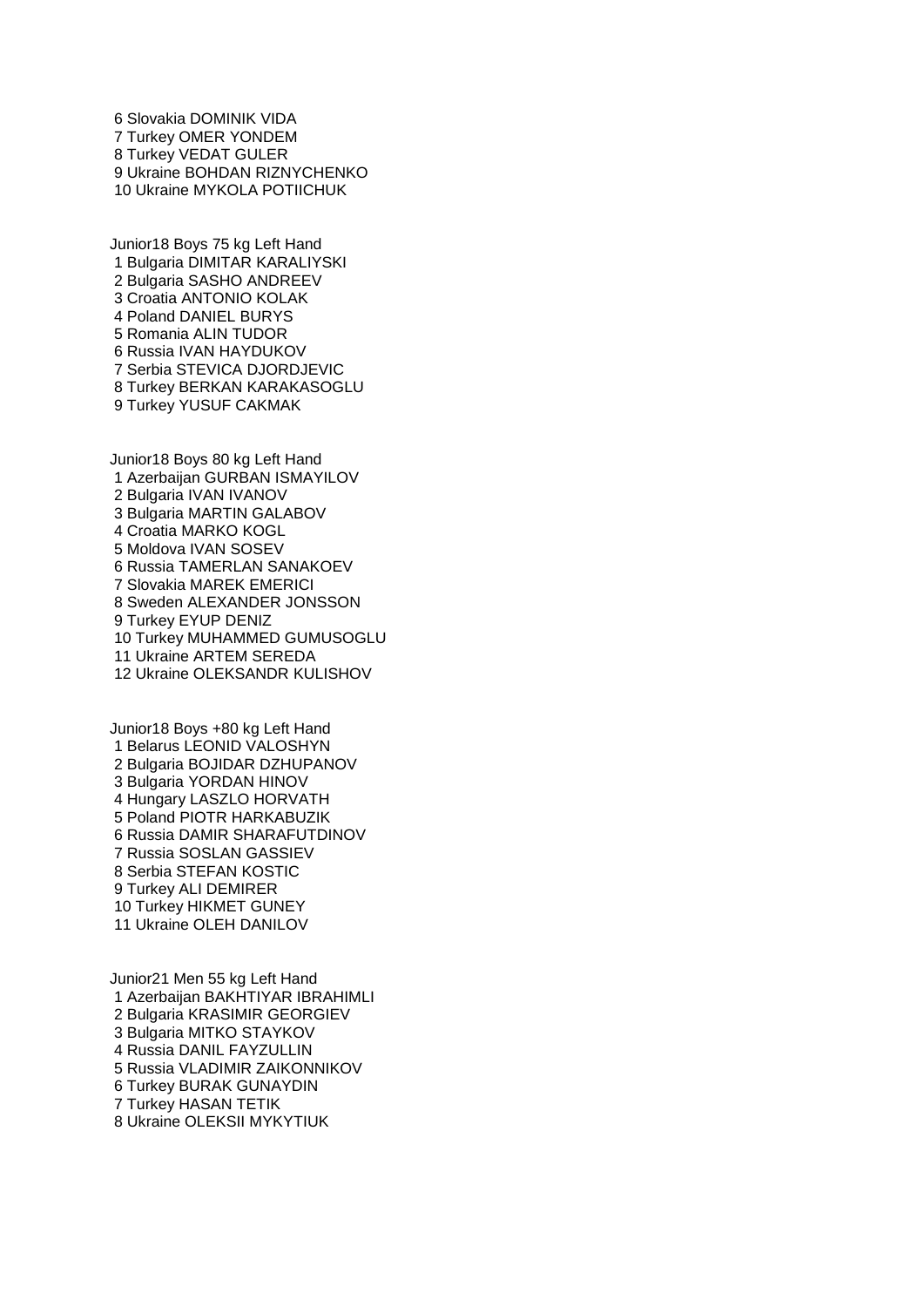Junior21 Men 60 kg Left Hand Bulgaria KIRIL VAKLINOV Russia AHMAT KARAKOTOV Russia ILYYA RYABKOV Turkey CELAL OKTAY Turkey HUSEYIN OZKENT

Junior21 Men 65 kg Left Hand Azerbaijan GISMAT VAKILOV Bulgaria ATANAS MILEV Bulgaria NIKOLAY TODOROV Russia ARSEN KORAEV Russia RASUL URUSOV Slovakia STANISLAV SEVCIK Turkey GOKHAN TASPINAR Turkey MEHMET ERK Ukraine VLADYSLAV SHYNKARUK Ukraine YURII YUNCHYK

Junior21 Men 70 kg Left Hand Azerbaijan TABRIZ SAFAROV Bulgaria GEORGI GEORGIEV Bulgaria HRISTO VATOV Greece VASILEIOS MANIADAKIS Moldova OLEG TUDOREAN Norway ANDERS KOLLE Poland CYPRIAN ZALOGA Russia AZRET AKBAEV Russia HASAN SLANOV Slovakia DAVID TRUCHLIK Slovakia FRANTISEK KOTUL Turkey MUSTAFA ALTUNCU Turkey YASIN ATILI Ukraine ROMAN MAKARENKO

Junior21 Men 75 kg Left Hand Bulgaria BORISLAV BORISOV Bulgaria VALENTIN GOSPODINOV Moldova DANIEL PROCOPCIUC Norway RUNE KRAAKENES BAAROEY Romania GHEORGHE LUCUTA Russia BATRAZ KARAEV Russia ZAURBEK TSHOVREBOV Slovakia FILIP HRITZ Slovakia RASTISLAV KOSTOV Turkey EMRAH OKCU Turkey HAMZA ZIYPAK Ukraine IVAN KHARKEVYCH Ukraine LENUR KATAIEV

Junior21 Men 80 kg Left Hand Bulgaria GANELIN STOYANOV Croatia MATEO STRUPAR Hungary EDMOND HALASZ Hungary TIBOR SZALOK Romania ALIN HASIUC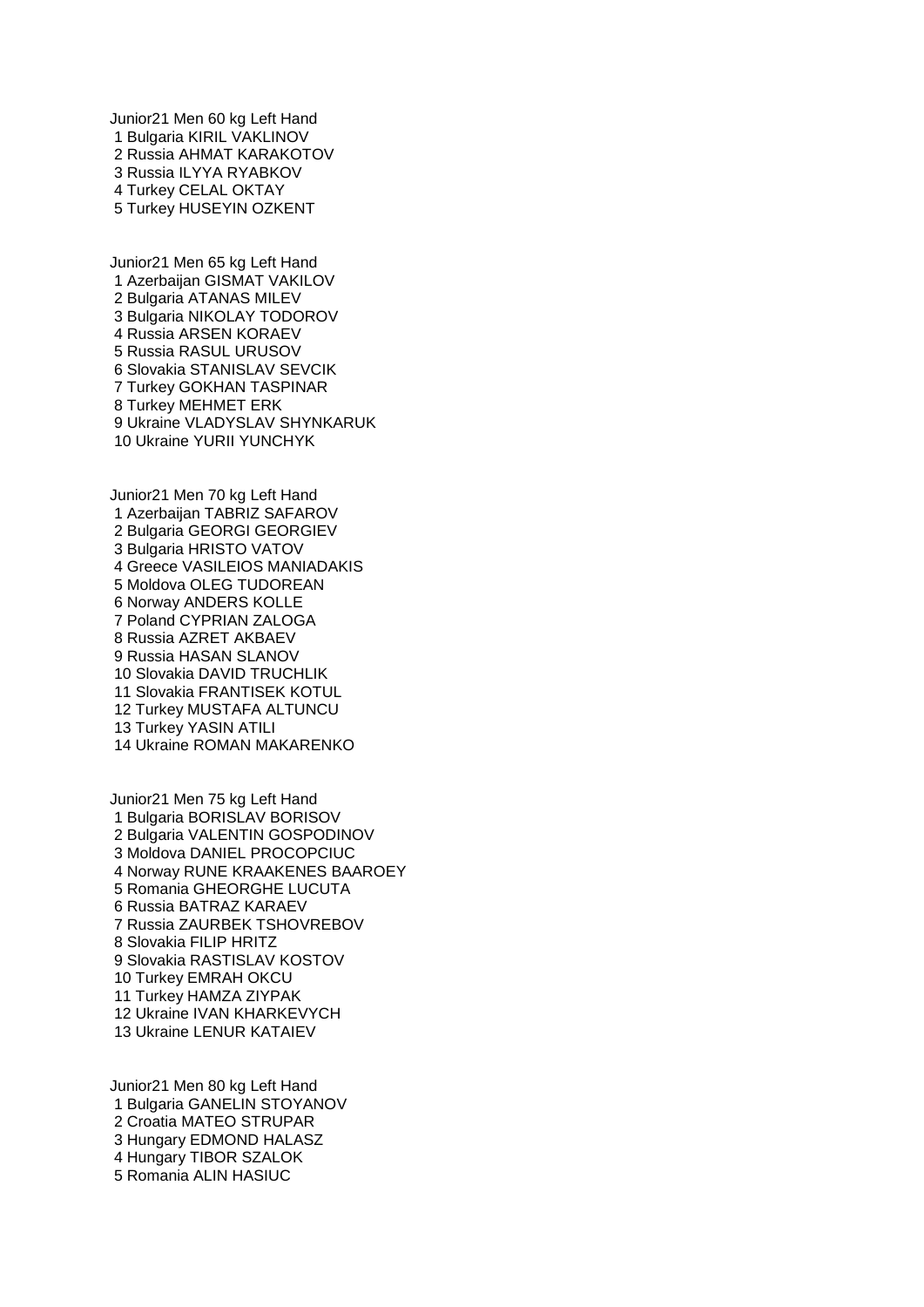Romania ANDREAS SAFTA Russia EVGENIY SHASHKOV Russia GEORGIY TAUTIEV Slovakia MICHAL GIRASEK Slovakia RADOVAN CONTOFALSKY Turkey OGUZHAN KOCAK Turkey OKTAY BALCI Ukraine DMYTRO CHALIUK

Junior21 Men 85 kg Left Hand Azerbaijan RZABALA AZIZBAYLI Bulgaria BORISLAV BACHEV Bulgaria HRISTIYAN MARINOV Croatia ANDRIJA SIMIC Russia MARAT AYBAZOV Russia MIHAIL VASILYEV Turkey BURHAN DUMLU Turkey MAKSUT ATLI Ukraine IHOR OKARA Ukraine VLADISLAV ZHEGUS

Junior21 Men 90 kg Left Hand Bulgaria VLADIMIR MLADENOV Bulgaria YORDAN TSONEV Israel ITAY MOSHE Norway MARKUS HERMANSEN Poland MAREK MONACHOWICZ Poland PAWEL PACUT Russia ALAN MAKEEV Russia LEVANI HABALAEV Sweden NIKLAS HEDMAN Sweden VAIOS ANTHOULIS Turkey ALI GURBUZ Turkey ENGIN KAVCAR Ukraine IHOR PASIEKA Ukraine OLEKSANDR ILNYTSKYI

Junior21 Men +90 kg Left Hand Bulgaria NIKOLAY LYUTSKANOV Bulgaria TOMA RASHEV Hungary JOZSEF BAKSA Norway PER CHRISTIAN RUNDHOVDE Russia RUSLAN DMITRIEV Russia SERGEY SHTIPANOV Turkey ABDULLAH SARIBAS Turkey ONUR ATASOY Ukraine DMYTRO PASTUKH

Master Women 60 kg Left Hand Belarus LIBOU PETRALAI Bulgaria LADA HADZIEVA Greece KYRIAKI GIANNOPOULOU Lithuania INGRIDA ŠIDLAUSKIENE Poland JOANNA DAMINSKA Russia NATALYYA LESKOVA Sweden ANN JOHANSSON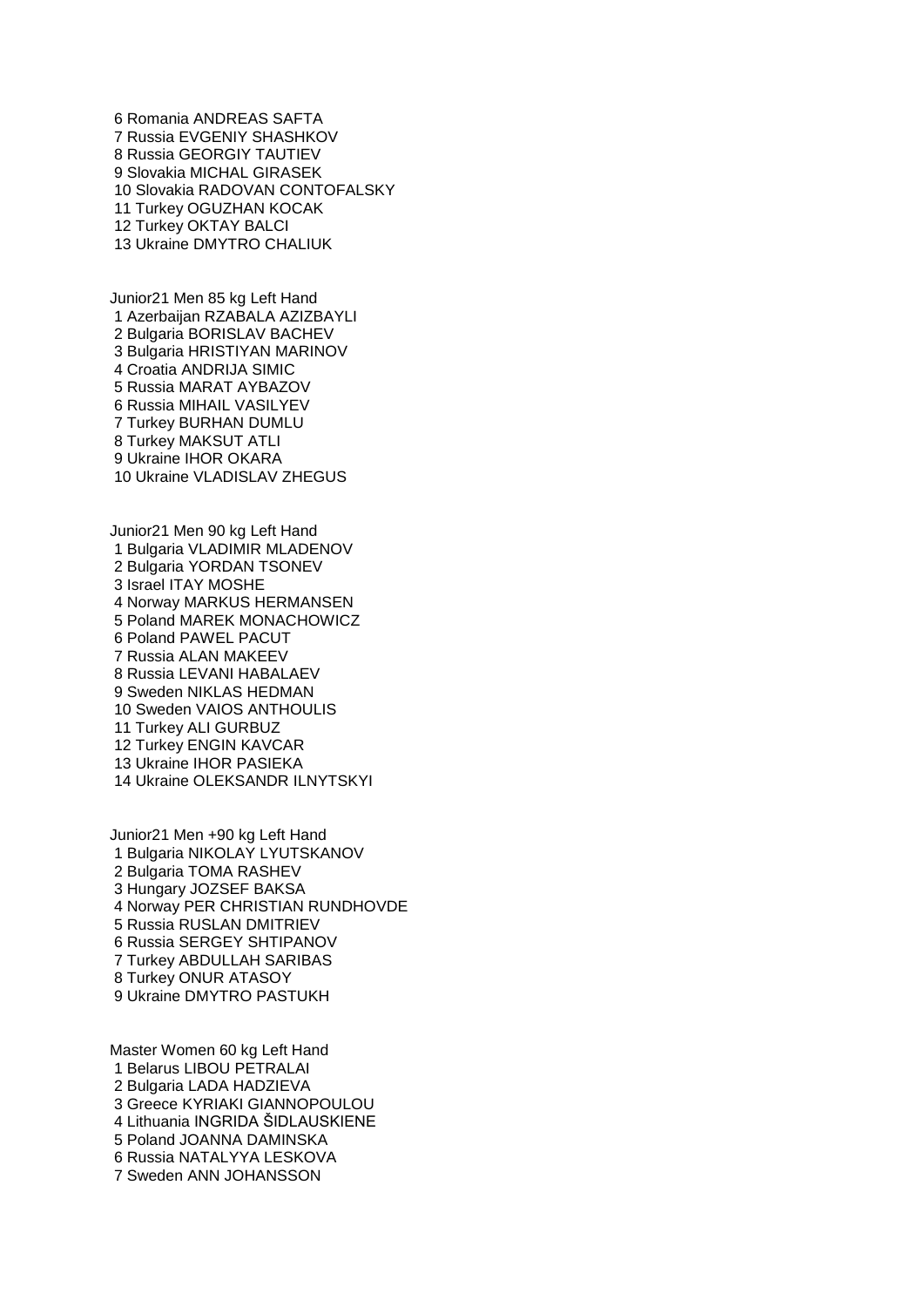Sweden MARI THYSELL Turkey BIRSEL TOKSOZ

Master Women 70 kg Left Hand Poland SONIA TURZYNIECKA Russia LEYLA ABDULLINA Russia VALENTINA POTAPENKO Sweden PIRJO LAITURI

Master Women 80 kg Left Hand Bulgaria DONKA YOVCHEVA Germany CAMILLA KÄTTSTRÖM Russia LARISA BOROVINSKAYA Russia TATYYANA TSVETKOVA Turkey NURHAN USTUNKAYA

Master Women +80 kg Left Hand Finland TARJA KOKKO Russia TATYYANA VASILYEVA Sweden ULRICA SEIJBILD

Master Men 70 kg Left Hand Croatia DRAZEN KOGL Croatia MISLAV DROKAN Hungary CSABA KOLLAR Hungary TIBOR KOROSI Israel ROMAN MEDVEDSKY Norway JAN-ERIK SUNDE Russia EDUARD BOLDAYREV Russia NIKOLAY MARTAYNYUK Turkey ENGIN TERZI Turkey NECMETTIN SUBASI

Master Men 80 kg Left Hand Belgium JACQUES RENWA Belgium OLIVIER HEUSE Bulgaria DIMITAR STEFANOV Bulgaria MARIN PEYCHEV France LOVEI JOZSEF Romania FLORIN ALBU Romania LUCIAN TUDOR Russia ANDREY MALAHOV Russia GRIGORIY STRELYNIKOV Sweden CLAES MARTENSSON Switzerland PASCAL GIRARD Turkey DURSUN ONDER Turkey YILMAZ BOYRAZ Ukraine ROMAN RUDNYTSKYY

Master Men 90 kg Left Hand Bulgaria VESELIN ZHIVKOV Germany KLAUS SURRMANN Germany SORIN SCHILDBACH Greece EFSTATHIOS SYMEON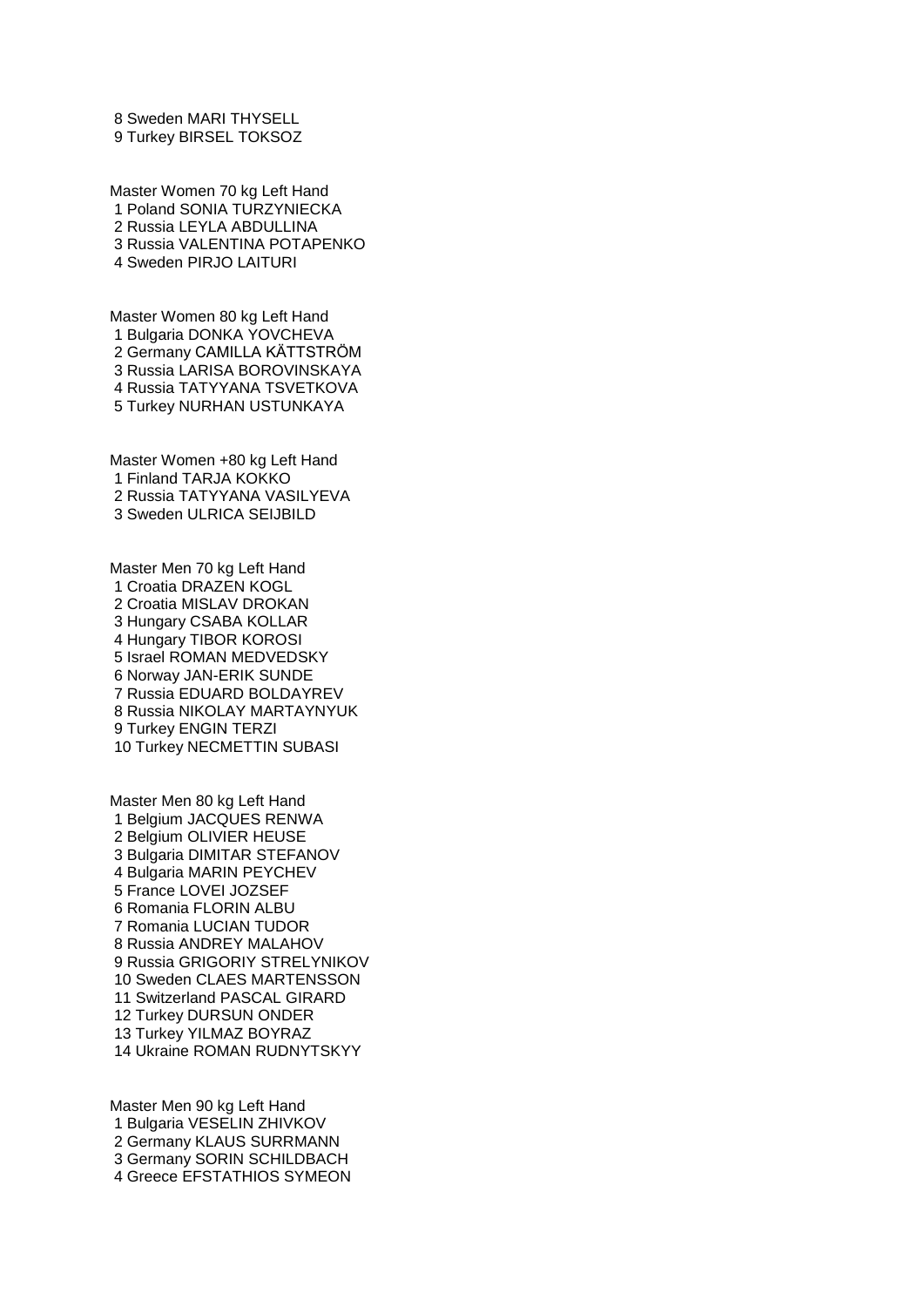Hungary LASZLO KELEMEN Romania AUGUSTIN MANTOG Romania DINU DOBREAN Russia ALEKSANDR TSITSISHVILI Slovakia PETER RACEK Turkey TARKAN ATMACA Turkey UNAL TURKER Ukraine GENADII DANIUK Ukraine OLEH ANDRYEYEV

Master Men 100 kg Left Hand Latvia MARIS KALEJS Lithuania AIDAS PALIŠKIS Norway OTTAR ARNE BERG Russia ALEKSANDR BELYUSHIN Russia ZUFAR TAZETDINOV Sweden ANDERS SVENSSON Turkey ATILE KOCAK Turkey ERKAN DAMAR Ukraine YEVHEN LITOVTSEV

Master Men +100 kg Left Hand Bulgaria GEORGI GEORGIEV Greece GEORGIOS CHARALAMPOPOULOS Moldova LILIAN OPREA Norway KURT KVIKSTAD Poland PIOTR PALCZEWSKI Poland ROMAN PALCZEWSKI Romania RADU GEORGESCU Russia OLEG MELENTYEV Turkey NUMAN DEMIRER Turkey YIGIT SARICALI

Grand Master Men 75 kg Left Hand Finland PASI KUNNARI Germany JUERGEN BAUMANN Greece MICHAIL MANIADAKIS Russia VLADIMIR ROGOZHINSKIY Sweden RONNY CEDER Sweden THOMAS LUNDGREN Ukraine SERHII NESTERENKO

Grand Master Men 90 kg Left Hand Bulgaria DANIEL ZHIVKOV Lithuania ROMUTIS PALISKIS Poland WOJCIECH WALESKO Romania DRAGOS MECU Switzerland RICCARDO MANZINI Ukraine VADYM KRASOV

Grand Master Men 100 kg Left Hand Bulgaria CVETAN GASHEVSKI Germany MICHAEL MUCHA Lithuania VYDAS MIKELIONIS Russia ALEKSANDR BORISOV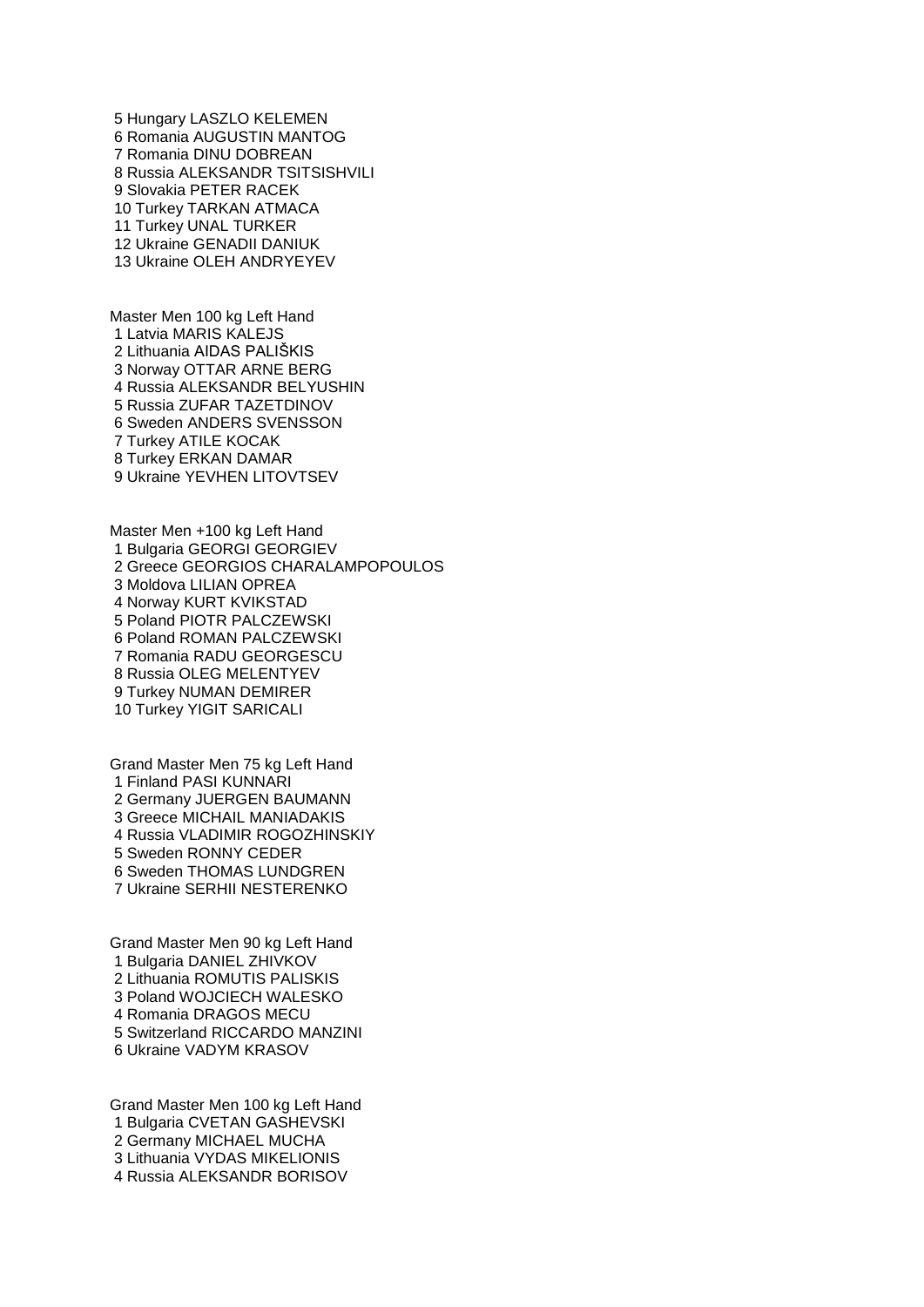## Turkey YAKUB CIN

Grand Master Men +100 kg Left Hand Russia MIHAIL SHESHIN Turkey MEHMET KASKA Ukraine YEVHEN HULENOK

Senior Grand Master 75 kg Left Hand Azerbaijan MUSLUM IBRAHIMOV Poland WIESLAW PODGORSKI Russia VIKTOR ZAYTSEV

Senior Grand Master 90 kg Left Hand Bulgaria VANYO BIYCHEV Poland ANDRZEJ HYMER Poland JOZEF WEDROWSKI Romania MIRCEA CARLOGANU

Senior Grand Master 100 kg Left Hand Greece PANTELIS FILIKIDIS

Senior Grand Master +100 kg Left Hand Bulgaria LYUBEN IVANOV Poland WIESŁAW JABLONSKI

Senior Women 50 kg Left Hand Belarus LARYSA SHAPAVALAVA Bulgaria DENITSA SIMOVA Bulgaria MARIYA-LUIZA RAEVA Poland MAGDALENA SEKITA Romania GABRIELA GHERGHE Russia ALINA VOLKOVA Russia ELIZAVETA RESHETNIK Slovakia SNEZHANA BABAYIEVA Sweden ELINA PERSSON Turkey AYSE GUMUS Turkey ESRA KIRAZ Ukraine ANASTASIIA GONCHARENKO Ukraine MARYNA LEVCHENKO

Senior Women 55 kg Left Hand Belarus LIBOU PETRALAI Bulgaria DIMITRINA DIMITROVA Poland JOANNA DAMINSKA Russia ANNA MALYTSEVA Russia OKSANA GORBACH Sweden ERIKA LORENTSSON Sweden MARIA LUNDKVIST Turkey EMEL SALMAN Turkey SIGITA TERZI Ukraine VIKTORIIA ILIUSHYNA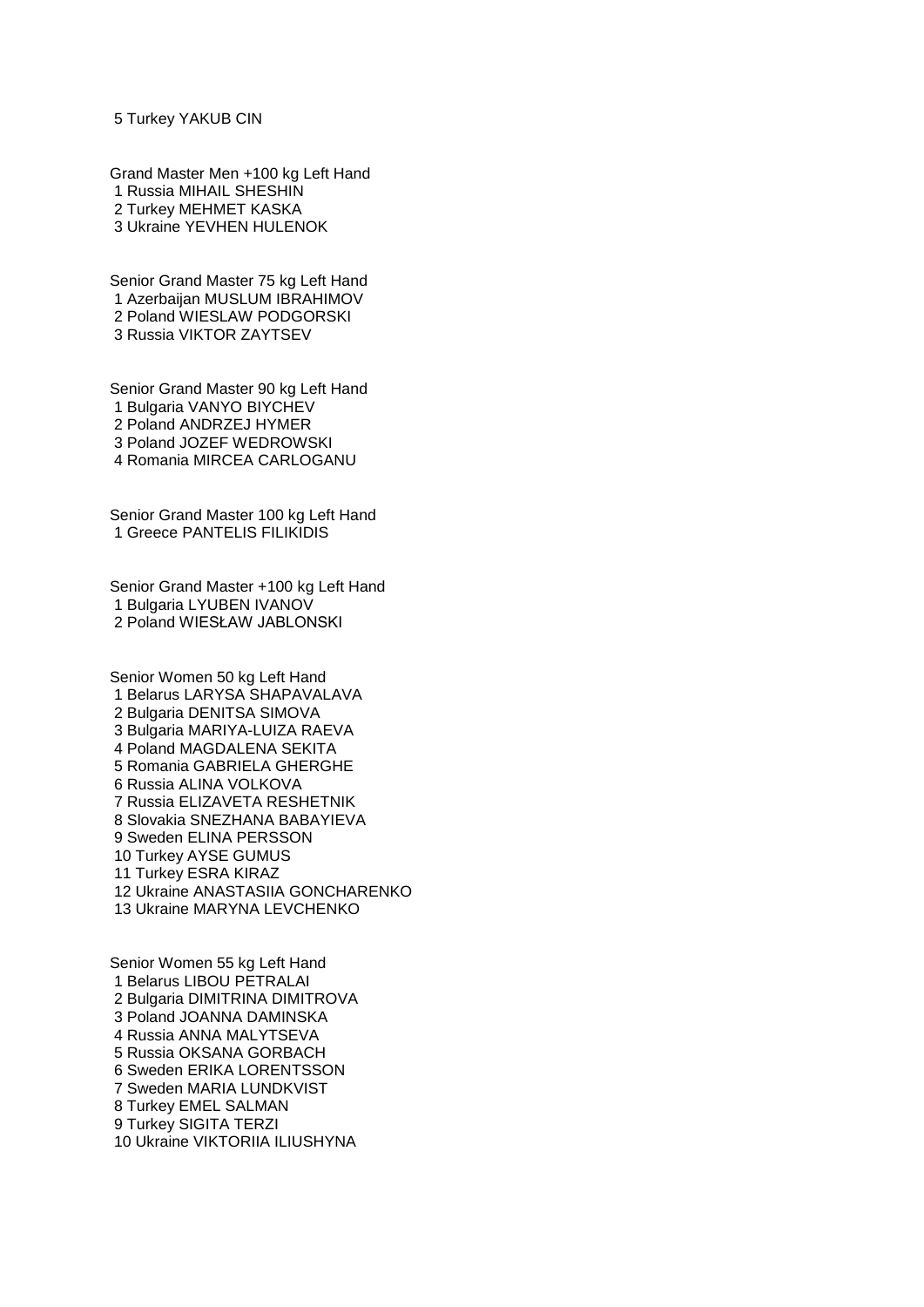Senior Women 60 kg Left Hand Bulgaria GERGANA BEZHANSKA Croatia BLAZENKA TROBIC KOGL Russia IRINA MAZURENKO Russia LUIZA GABUEVA Slovakia LUCIA DEBNAROVA Turkey ARZU KUSLAR Ukraine KRISTINA TSAP

Senior Women 65 kg Left Hand Belarus TATSIANA ROMANIUK Lithuania INGRIDA ŠIDLAUSKIENE Russia EKATERINA NIKISHEVA Russia IRINA GLADKAYA Sweden LISA SKOGLUND Sweden REBECCA RUTH Turkey ZEKIYE YILDIRIM Ukraine KSENIIA BEZUHLA

Senior Women 70 kg Left Hand Hungary BRIGITTA IVANFI Russia ALEKSANDRA OZEROVA Russia ELENA VORONCHIHINA Slovakia DAGMAR PETROVA Sweden FIA REISEK Sweden PIRJO LAITURI Turkey MUNIRE TUNCA Ukraine LILIYA ZAN'KO Ukraine OLENA TREHUBOVA

Senior Women 80 kg Left Hand Israel KATARINA PERLOVSKY KISLEV Israel RONI YAHAV Latvia SANDRA ZALITE Norway GURO BJOERKE Russia EVGENIYA FOMINA Russia IRINA MAKEEVA Turkey AYSU DAMAR Ukraine IRYNA ROZHESHCHENKO Ukraine OKSANA DIACHENKO

Senior Women +80 kg Left Hand Belarus TATSIANA KALIUK Latvia ZANNA CINGULE Lithuania EGLE VAITKUTE Russia ELENA KULYPINA Russia YANA BARANOVSKAYA Serbia BORKA DAKIC Turkey ZEYNEP CEBECI

Senior Men 55 kg Left Hand Bulgaria DIMITAR MARINCHEV Poland KAMIL STALA Russia ASLAN HAPAEV Russia IREK ZIYATDINOV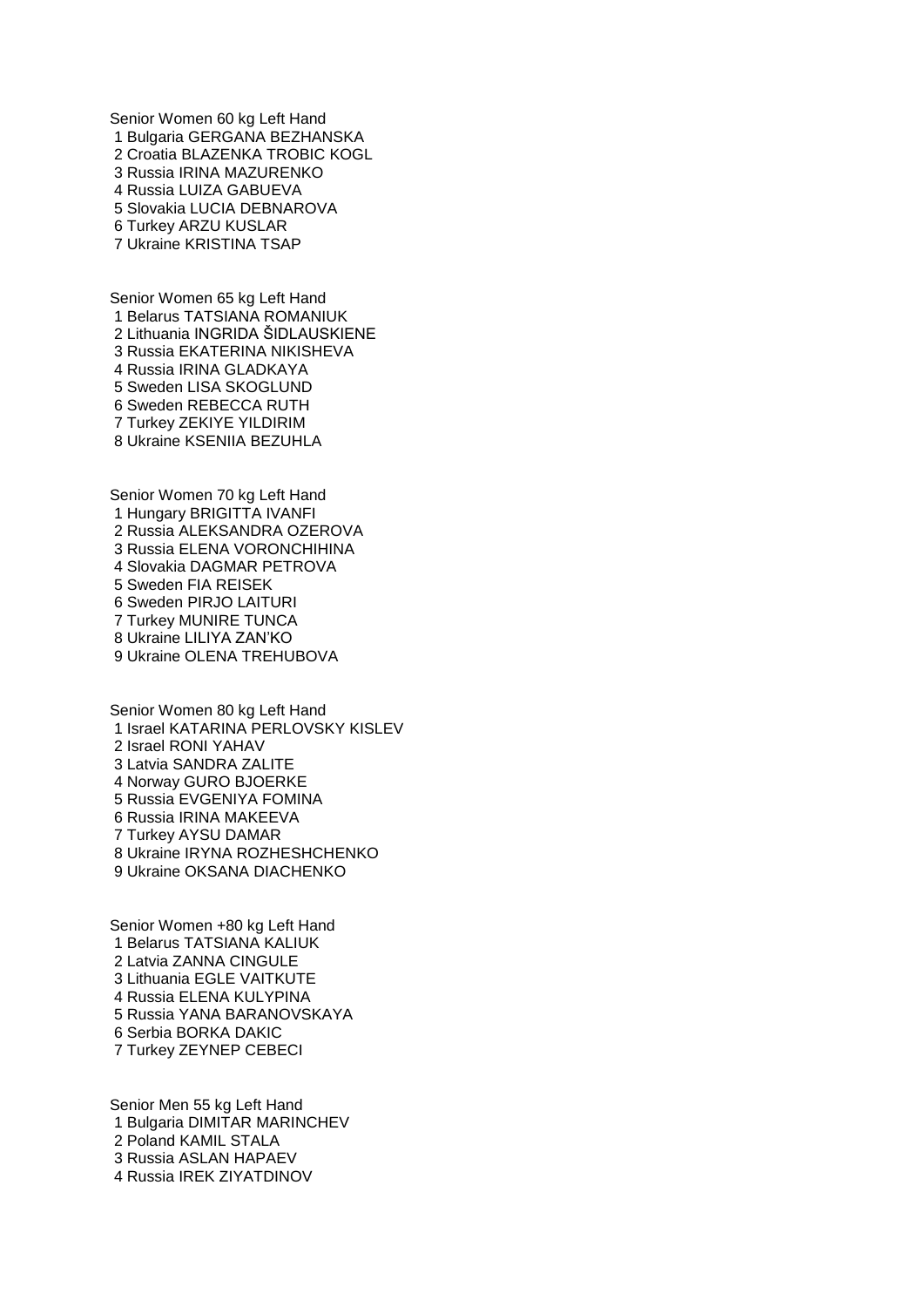Turkey MEHMET CETINKAYA Turkey OZGUR KILINC Ukraine DMYTRO BEZKOROVAINYI Ukraine ROMAN AGAIEV

Senior Men 60 kg Left Hand Belarus ULADZISLAU CHUMICHEU Bulgaria STILYAN PANCHEV Germany FABIAN TAEGER Greece TRIANTAFYLLOS PAPASPYROU Russia ROMAN TSEREKAEV Russia VLADIMIR KUTSAYK Turkey ISMAIL BAMYA Turkey ISMAIL TURKER Ukraine OLEKSANDR BALANDIN Ukraine OLEKSANDR RASSOKHIN

Senior Men 65 kg Left Hand Belarus ALEH MAKARANKA Belarus DZMITRY CHALY Bulgaria BOZHIDAR SIMEONOV Bulgaria RADOSLAV SKENDEROV Croatia SANDRO JAGARCEC Germany KEVIN BERBERICH Russia IRBEK HUBAEV Russia OLEG CHERKASOV Slovakia JURAJ JASCEG Turkey AZMI SEMERCIOGLU Turkey MEHMET ERDOGAN Ukraine KHAISER IBRISHEV Ukraine MYKOLA BURKO

Senior Men 70 kg Left Hand Belarus DZMITRY MIKHEI Bulgaria GEORGI GAIDARDZIHIEV Bulgaria HRISTO DELIDZHAKOV Croatia DRAZEN KOGL Moldova OLEG TUDOREAN Norway ERLEND HOERTE JENSSEN Romania ALEXANDRU DRAGAN Russia ALEKSANDR KURDYUKOV Russia NIKITA BAKALIN Slovakia DOMINIK GLOD Slovakia JAN VOJENCAK Turkey ENGIN TERZI Turkey EVREN ARSLAN Ukraine LEONID TSYBA Ukraine OLEKSANDR BUKACH

Senior Men 75 kg Left Hand Azerbaijan ZOHRAB MAHSIMOV Bulgaria SASHO ANDREEV Bulgaria SVETOSLAV KALCHEV France GHARAGYOZYAN ARTSVIK Germany DIMITAR YANKOV Greece DIMITRIS FILIKIDIS Israel MICHAEL RABINER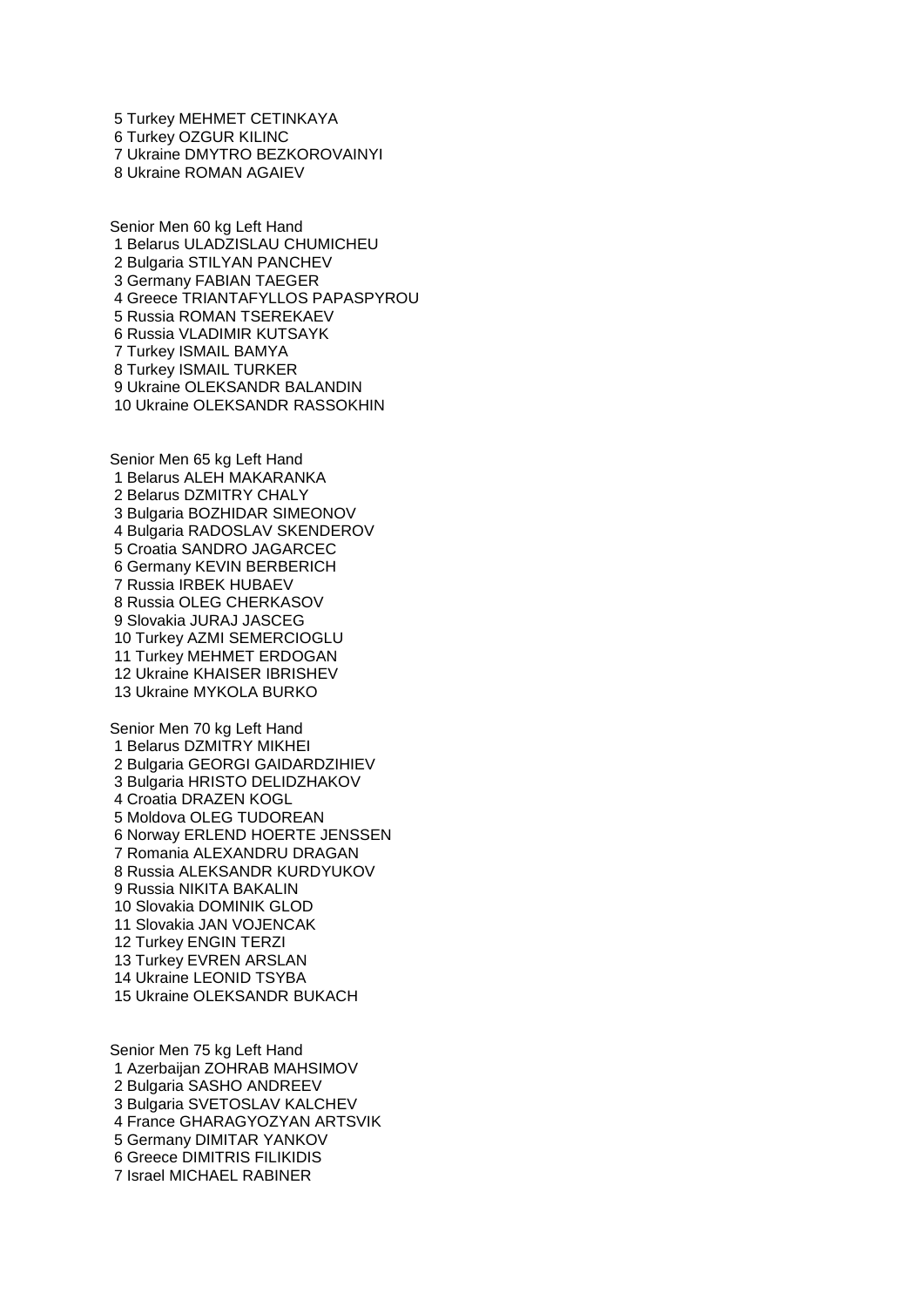Lithuania ŠARUNAS MANARKA Moldova DANIEL PROCOPCIUC Norway LARS MATTIS ANDRESEN Norway ROBERT GRAVDAL Poland DARIUSZ GROCH Romania VIOREL DOBRIN Russia ALEKSANDR BULENKOV Russia ZAUR SAITOV Sweden JOHANNES ANDERSSON Sweden PATRIK BERG Turkey MEHMET UZUL Turkey OSMAN YARAN Ukraine ROMAN RIABTSEV Ukraine VIACHESLAV ZHYHYLII

Senior Men 80 kg Left Hand Bulgaria DIMITAR YULEV Bulgaria KALOYAN TUMBEV Greece CHRISTOS ASLANIDIS Hungary DAVID SOMOGYI Moldova IVAN SOSEV Moldova MIHAIL GRUMEZA Poland GRZEGORZ NOWOTARSKI Romania CRISTI GABRIAN Russia ANDREY RIKERT Russia RUSLAN NABIEV Sweden CLAES MARTENSSON Turkey DURSUN ONDER Turkey RAHMAN KAYA Ukraine DMYTRO CHALIUK Ukraine OLEH ZHOKH

Senior Men 85 kg Left Hand Azerbaijan DAVID MIRZAGULIYEV Bulgaria PLAMEN DIMITROV Bulgaria STEFAN LENGAROV France DETTINGER JULIEN Germany ANDREAS HÖFFNER Greece KONSTANTINOS PETRIDIS Hungary PETER KOVACS Norway ALEXANDER SCHIVE BJERCK Romania DANIEL ANDRONACHE Russia MAKSIM CHERSKIY Russia MUHARBEK KARAEV Turkey UNAL TURKER Ukraine MGER MUSAELIAN Ukraine OLEKSII TOPOL

Senior Men 90 kg Left Hand Azerbaijan SHARIF ISMAYILOV Bulgaria LYBOMIR MILANOV Bulgaria STOYAN GOLEMANOV Finland JUHA SALMINEN Greece KONSTANTINOS DEDOUSIS Latvia RAIMONDS ANTONOVICS Lithuania ALMANTAS KRIŠČIUNAS Norway DARIUS ANELAUSKAS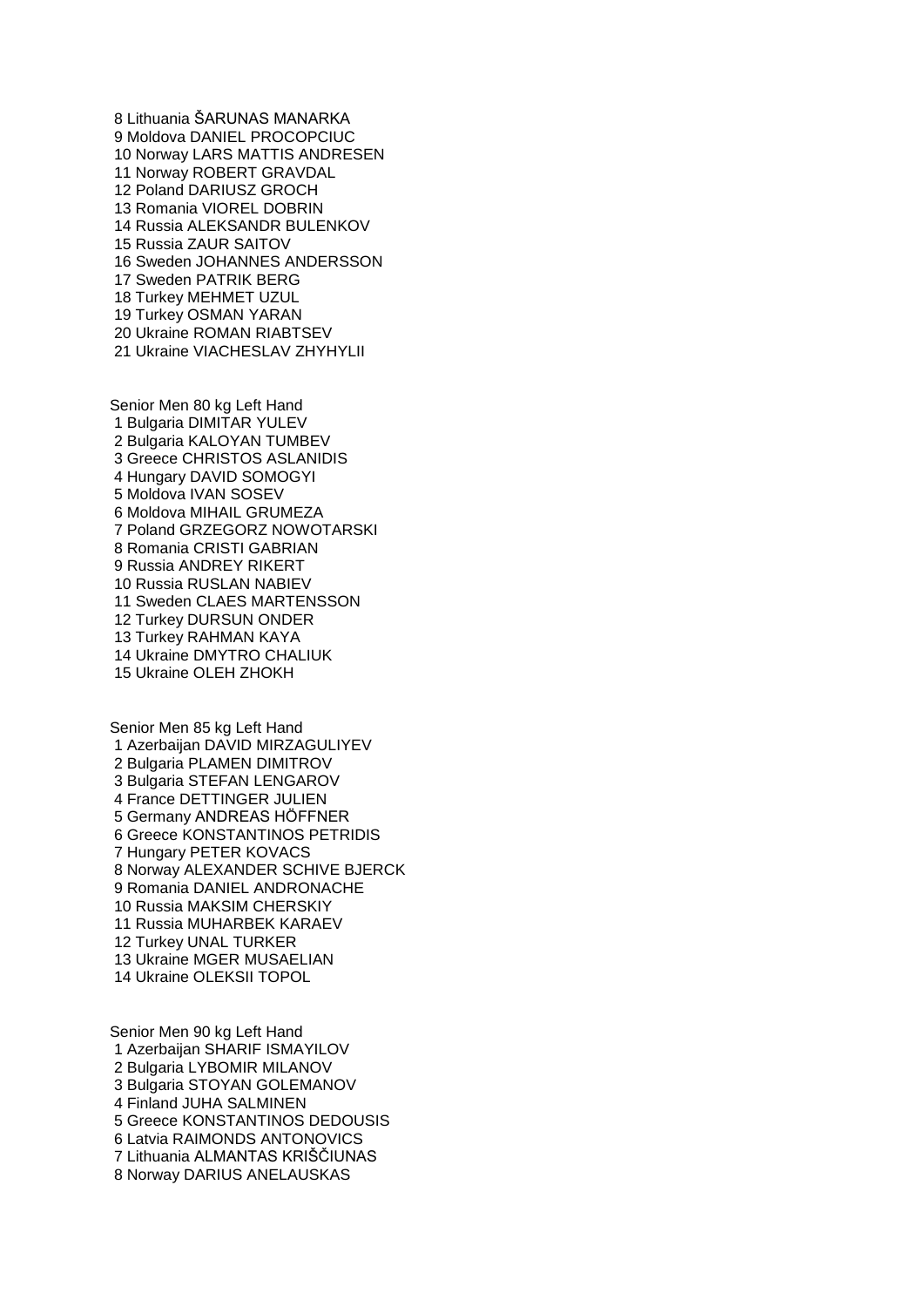Poland MARCIN MOLENDA Romania DINU DOBREAN Russia OLEG GOLOVIN Russia SPARTAK ZOLOEV Serbia IVAN VESELIC Serbia NENAD SMILJKOVIC Slovakia LADISLAV HERVAY Slovakia RADOSLAV DOBROVIC Turkey HASAN SAY Turkey SEFA GENC Ukraine IEVGENII PRUDNYK Ukraine IHOR PASIEKA

Senior Men 100 kg Left Hand Belgium MAXIME MARINO Bulgaria EMIL ILCHEV Bulgaria MITKO PETROV Croatia JOSIP BREGOVIC France PRADINES AYMERIC Greece EFSTATHIOS SYMEONIDIS Moldova ALEXANDRU GRUMEZA Norway KNUT BERGAN SANDBAKKEN Poland MARIUSZ GROCHOWSKI Romania SABIN BADULESCU Russia IVAN GUSELYNIKOV Russia VITALIY LALETIN Serbia MARKO TODIC Serbia MILOS TODIC Slovakia STEFAN CERNAK Turkey ATILE KOCAK Turkey ERKAN DAMAR Ukraine AYDER ALIDINOV Ukraine DMYTRO BONDARENKO

Senior Men 110 kg Left Hand Bulgaria IVAN MLADENOV Bulgaria KRASIMIR KOSTADINOV Russia DMITRIY KACHAN Russia IVAN MATYUSHENKO Serbia ZORAN LATINOVIC Slovakia SAMUEL HLUBIK Turkey ENGIN ERDOGAN Turkey SINAN TANKISI Ukraine OLEG MYKHAILENKO

Senior Men +110 kg Left Hand Azerbaijan ILHAM MAHMUDOV Bulgaria GEORGI TSVETKOV Bulgaria PLAMEN KISOV Moldova LILIAN OPREA Norway ROBERT STAKSTON Romania FLORIN RADA Romania IOAN PUSCASU Russia DMITRIY SILAEV Russia OLEG MELENTYEV Sweden KIM NASSTROM Turkey AHMET GUNER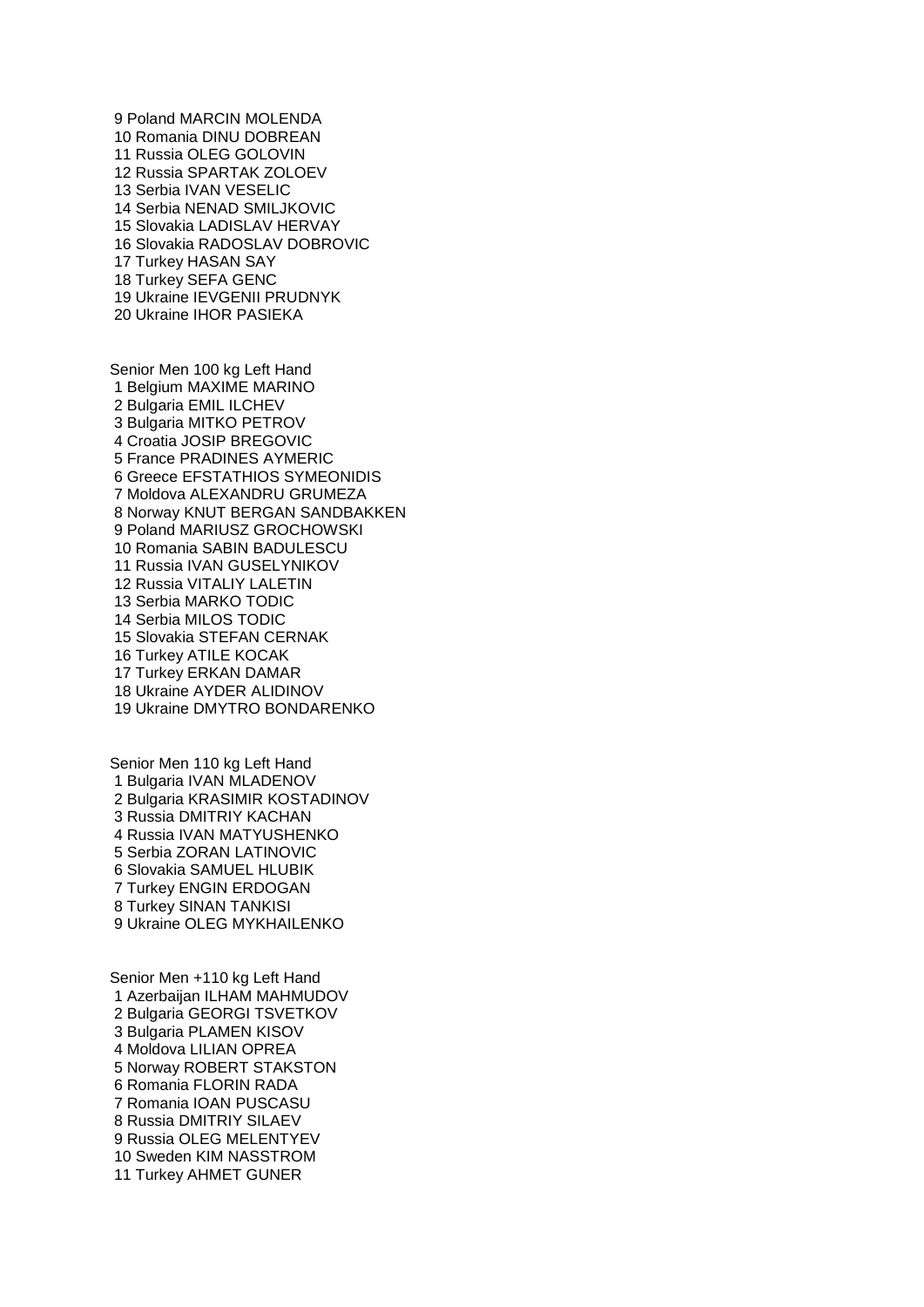Turkey ARIF ERTEM Ukraine LAVRENTI ZARKUA

Junior18 Girls 45 kg Right Hand Russia ALYMIRA HABIBULLINA Russia GULYSHAT DULKARNAEVA Turkey EYLUL OZKAN Turkey ZUMRUT SANLI Ukraine ANASTASIIA NESTERENKO

Junior18 Girls 50 kg Right Hand Russia EKATERINA MOLCHANOVA Russia KSENIYA BOTALOVA Turkey BURCU KORKMAZ Turkey GULISTAN KORKMAZ Ukraine OKSANA HAIEVSKA

Junior18 Girls 55 kg Right Hand Poland PAULINA PRUCHNIEWSKA Russia ALANA KOZAEVA Russia EVGENIYA ZAYTSEVA Slovakia KRISTINA MAGUSINOVA Sweden HANNA SKYE Turkey SEBAHAT ELITOK Turkey UMRAH KESER

Junior18 Girls 60 kg Right Hand Bulgaria TEODORA MIHAYLOVA Croatia MIHAELA KOGL Romania MIRUNA NOVITSCHI Russia KSENIYA ZORYANKINA Russia MILANA BAEVA Slovakia KLAUDIA LISKOVA Sweden ELIN JANEHEIM Turkey SUKRAN SALTI Turkey SULE OZBEK Ukraine VIKTORIYA ROZHKO Ukraine YANINA NAZARKO

Junior18 Girls 65 kg Right Hand Bulgaria SVETLA STOYANOVA Russia ANASTASIYA KARPOVA Russia NADEZHDA IRTUGANOVA Turkey CEMILE BIRLIK Turkey YETER BAG

Junior18 Girls 70 kg Right Hand Russia ANNA GAVRILOVA Russia GALINA HANIKAEVA Turkey SENA MAVZER Turkey SULTAN SIVRIHISARLI Ukraine NATALYA OBERTYUK Ukraine RUSLANA KULYK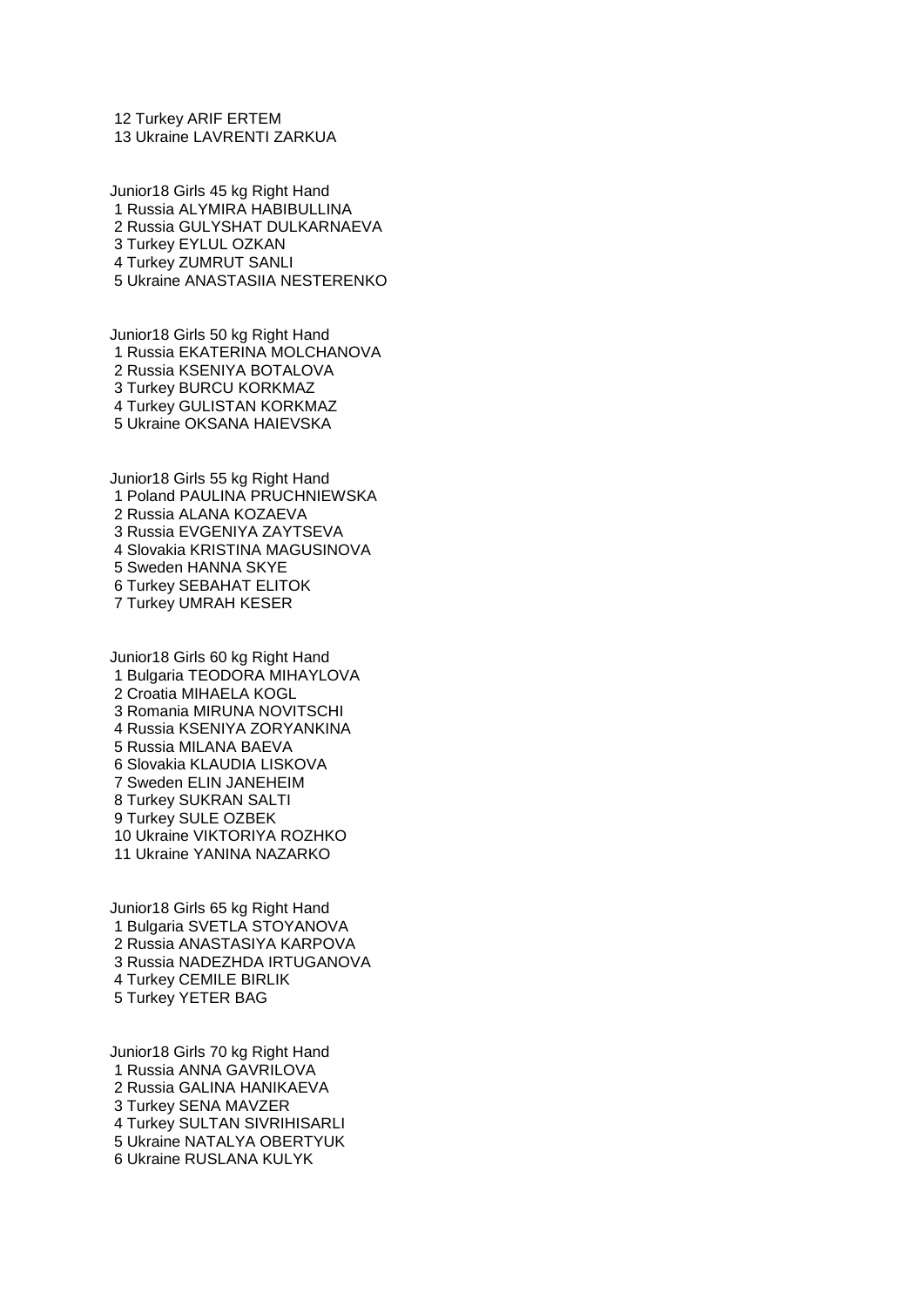Junior18 Girls +70 kg Right Hand Russia ALENA ANDERS Russia ANASTASIYA ROMANOVA Sweden JESSICA LINDKVIST Turkey AYSU DAMAR Turkey IRMAK OZER Ukraine YULIIA KALASHNIKOVA

Junior21 Women 50 kg Right Hand Belarus NIKA ZARYNSKAYA Belarus VALERYIA TSYKONOVA Greece NEFELI MANIADAKI Russia ANASTASIYA KOSTYUKEVICH Russia NADEZHDA KOROLEVA Turkey GULHAN BILGIC Turkey IPEK BAYTEKIN Ukraine ANASTASIIA GONCHARENKO

Junior21 Women 55 kg Right Hand Poland NATALIA KWIATKOWSKA Russia IRINA KUTUZOVA Russia ZALINA MOURAOVA Turkey SEVIM GUNACTI Ukraine VIKTORIA ZELINSKA

Junior21 Women 60 kg Right Hand Hungary HENRIETTA BARZSO Russia EKATERINA GRIDCHINA Russia YULIYA DOLGOVA Slovakia ANDREA KUSNIERIKOVA Turkey EBRU BOZKURT Turkey ZAHIDE TEMUROGLU

Junior21 Women 65 kg Right Hand Belarus TATSIANA ROMANIUK Bulgaria VIKTORIYA GEORGIEVA Russia ELYMIRA ALEEVA Russia SVETLANA SEMENOVA Turkey BEYZANUR AVCI Turkey SEYMA AKSOY Ukraine KSENIIA BEZUHLA

Junior21 Women 70 kg Right Hand Russia TATYYANA SHEINA Slovakia REBEKA MARTINKOVICOVA Sweden TOVE NORELIUS Ukraine LINA DEMENKO Ukraine VERONIKA HAIDAMAKA

Junior21 Women +70 kg Right Hand Belarus HANNA PISKUNOVA Norway GURO BJOERKE Russia MADINA KAIROVA Russia VIKTORIYA VORONINA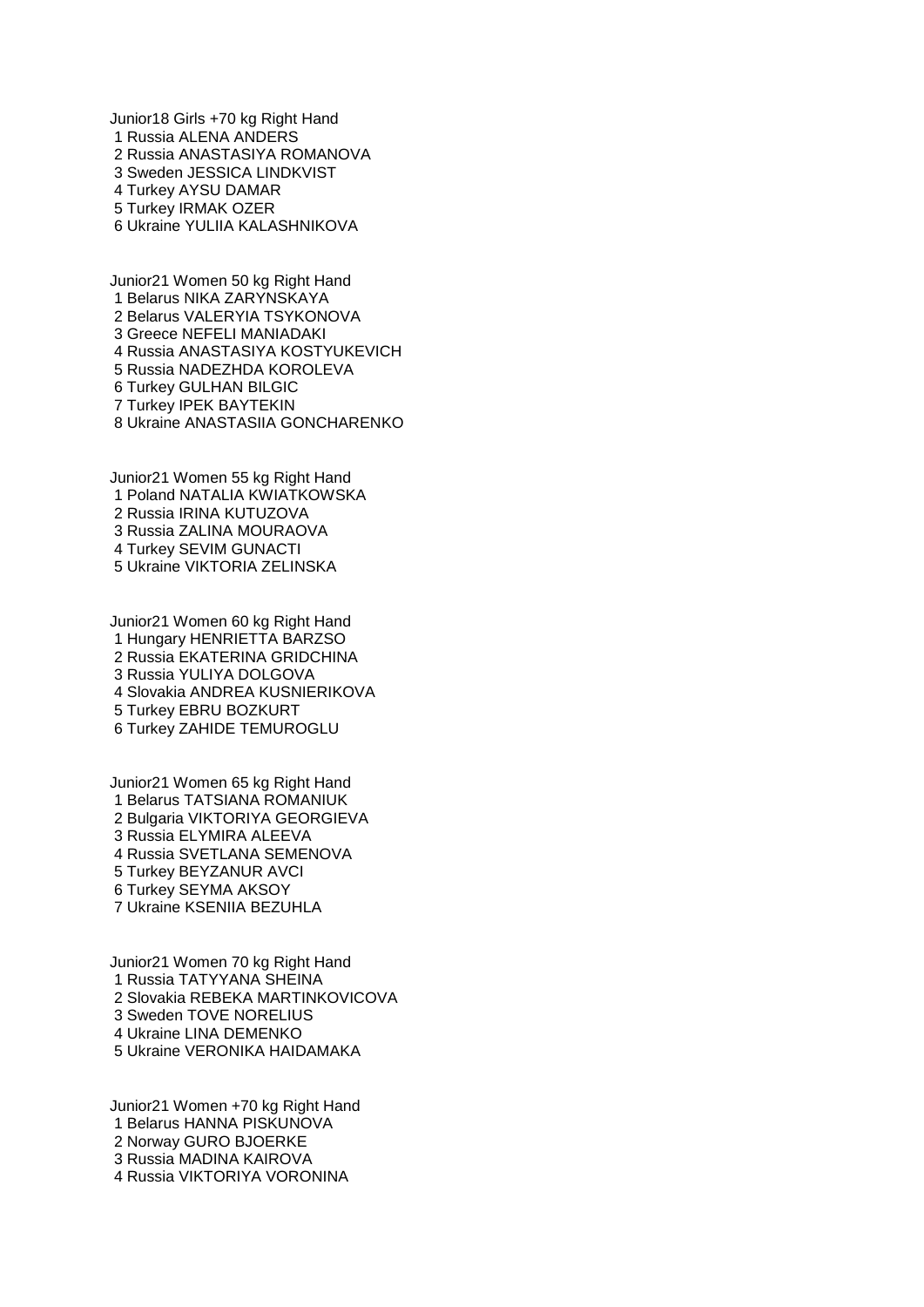Turkey MUNIRE YILMAZ Turkey NURBANU KARAYEL Ukraine ANASTASIIA SHCHOLOKOVA Ukraine RUSLANA PYLYPENKO

Junior18 Boys 50 kg Right Hand Azerbaijan ANAR MUSTAFAYEV Bulgaria ANTON DOBREV Russia ANDREY ERSHOV Russia DANIL KUNAKBAEV Turkey HABIL DOGAN Turkey MEHMET DONMEZ

Junior18 Boys 55 kg Right Hand Bulgaria KRISTIYAN KITOV Romania CLAUDIU DIACONESCU Romania CRISTIAN COSTACHE Russia NAFIS HAZEEV Russia RADMIR FAHTULLIN Slovakia PATRIK POZEHNAJ Turkey AHMET KURT Turkey MUHAMMED KURTOGLU

Junior18 Boys 60 kg Right Hand Belarus ARTSEM MAKUKHA Belarus IYLA DYDYSHKO Bulgaria EMIL ASENOV Bulgaria IVAYLO ATANASOV Romania DARIUS IAKABOS Russia AZAMAT SKODTAEV Russia VUGAR SEIDOV Turkey AHMET CIMEN Turkey ONUR KAYA Ukraine BOHDAN KRAVETS Ukraine VADYM HALYAVA

Junior18 Boys 65 kg Right Hand Azerbaijan NEMAT VAKILOV Bulgaria BOZHIDAR SIMEONOV Bulgaria MARTIN LAZAROV Lithuania VITALIJUS MARKUNAS Norway TORSTEIN GRAVDAL Russia DAVIT HROYAN Russia VAGAN TER-BALYAN Slovakia ADAM ADAMOV Sweden JONATHAN TANDERYD Turkey ADIL EDIZGIL Turkey MUHAMMET UZUL

Junior18 Boys 70 kg Right Hand Belarus ALIAKSANDR RABIKAU Bulgaria NEDALIN HRISTOV Bulgaria STANISLAV TERZIEV Romania CRISTI MIGIT Russia SERGEY ZAKOLYUKIN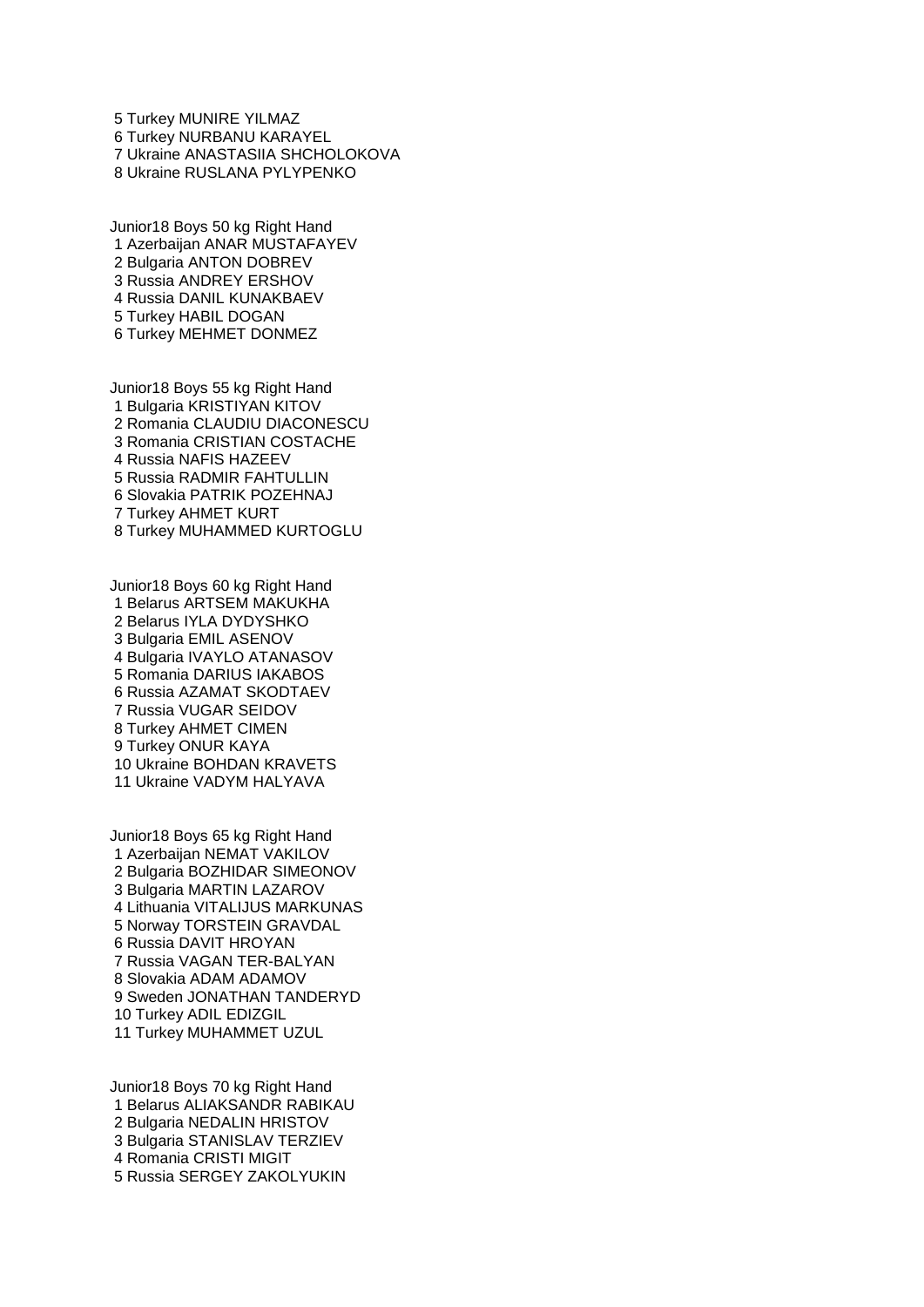Slovakia DOMINIK VIDA Turkey OMER YONDEM Turkey VEDAT GULER Ukraine BOHDAN RIZNYCHENKO Ukraine MYKOLA POTIICHUK

Junior18 Boys 75 kg Right Hand Bulgaria DIMITAR KARALIYSKI Bulgaria SASHO ANDREEV Croatia ANTONIO KOLAK Poland DANIEL BURYS Romania ALIN TUDOR Russia IVAN HAYDUKOV Serbia STEVICA DJORDJEVIC Turkey BERKAN KARAKASOGLU Turkey YUSUF CAKMAK

Junior18 Boys 80 kg Right Hand Azerbaijan GURBAN ISMAYILOV Bulgaria IVAN IVANOV Bulgaria MARTIN GALABOV Croatia MARKO KOGL Moldova IVAN SOSEV Russia TAMERLAN SANAKOEV Slovakia MAREK EMERICI Sweden ALEXANDER JONSSON Turkey EYUP DENIZ Turkey MUHAMMED GUMUSOGLU Ukraine ARTEM SEREDA Ukraine OLEKSANDR KULISHOV

Junior18 Boys +80 kg Right Hand Belarus LEONID VALOSHYN Bulgaria BOJIDAR DZHUPANOV Bulgaria YORDAN HINOV Hungary LASZLO HORVATH Poland PIOTR HARKABUZIK Russia DAMIR SHARAFUTDINOV Russia SOSLAN GASSIEV Serbia STEFAN KOSTIC Turkey ALI DEMIRER Turkey MUHAMMED AKTAS

Junior21 Men 55 kg Right Hand Azerbaijan BAKHTIYAR IBRAHIMLI Bulgaria KRASIMIR GEORGIEV Bulgaria MITKO STAYKOV Russia DANIL FAYZULLIN Russia VLADIMIR ZAIKONNIKOV Turkey HASAN TETIK Turkey MUHAMMED COSU Ukraine OLEKSII MYKYTIUK

Junior21 Men 60 kg Right Hand Bulgaria PAVEL ATANASOV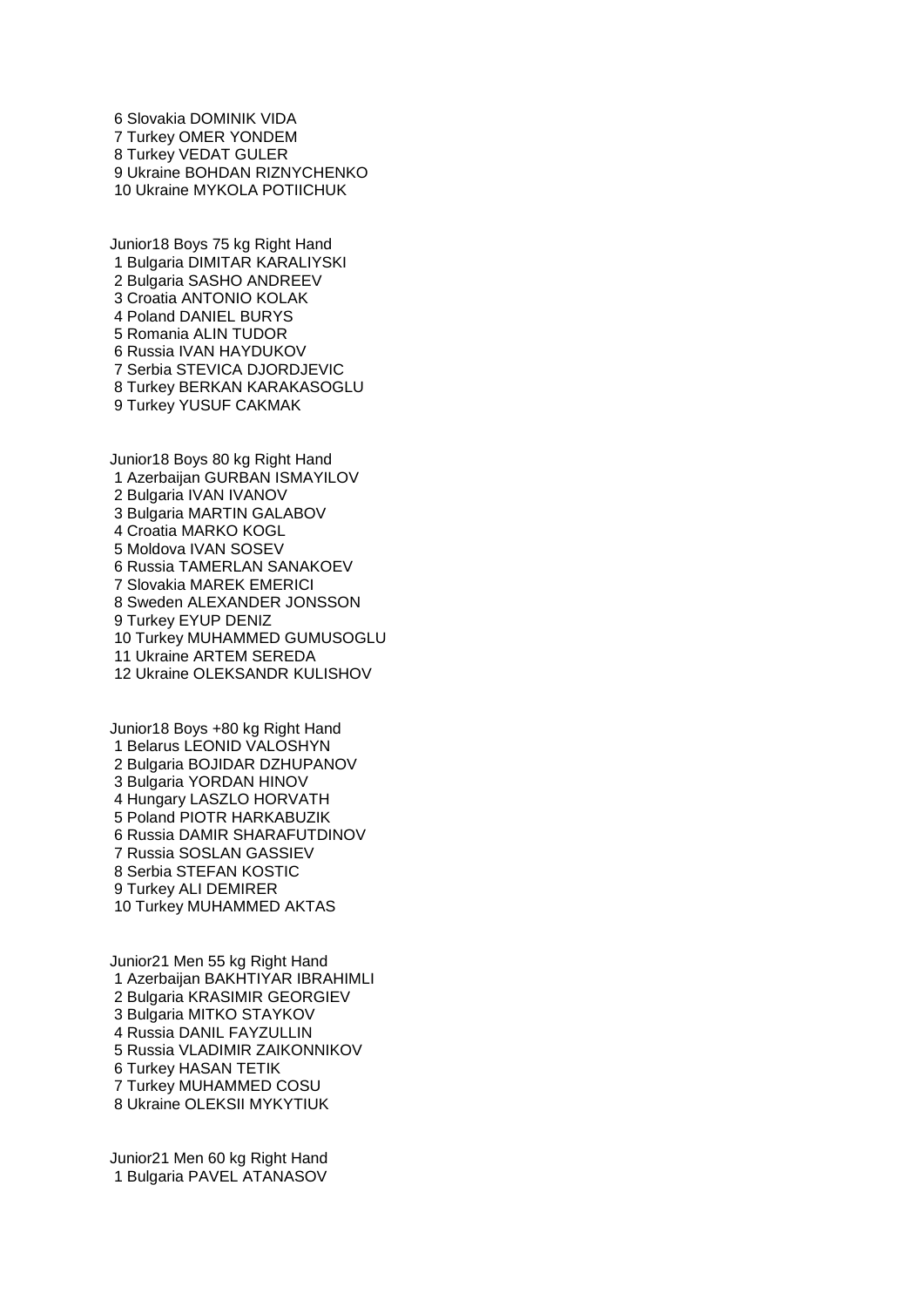Russia AHMAT KARAKOTOV Russia ARTEM BRATANOV Slovakia JAKUB KOMENDA Turkey MURAT BULUT Turkey YUSUF YILDIZOGLU

Junior21 Men 65 kg Right Hand Azerbaijan GISMAT VAKILOV Azerbaijan TABRIZ SAFAROV Bulgaria ATANAS MILEV Bulgaria NIKOLAY TODOROV Bulgaria YOSIF TONEV Greece VASILEIOS MANIADAKIS Moldova OLEG TUDOREAN Norway ANDERS KOLLE Poland CYPRIAN ZALOGA Romania MARIAN FRUNZA Russia ARSEN KORAEV Russia HASAN SLANOV Russia RASUL URUSOV Slovakia DAVID TRUCHLIK Slovakia STANISLAV SEVCIK Turkey MUHAMMED ABAK Turkey MURAT BULUT Turkey YASIN ATILI Ukraine ROMAN MAKARENKO Ukraine VLADYSLAV SHYNKARUK

Junior21 Men 70 kg Right Hand Bulgaria GEORGI GEORGIEV Russia AZRET AKBAEV Slovakia FRANTISEK KOTUL Turkey MUSTAFA ALTUNCU

Junior21 Men 75 kg Right Hand Bulgaria BORISLAV BORISOV Bulgaria VALENTIN GOSPODINOV Moldova DANIEL PROCOPCIUC Norway RUNE KRAAKENES BAAROEY Romania GHEORGHE LUCUTA Russia ARTUR MAKAROV Russia ZAURBEK TSHOVREBOV Slovakia FILIP HRITZ Slovakia RASTISLAV KOSTOV Turkey EMRAH OKCU Turkey HAMZA ZIYPAK Ukraine IVAN KHARKEVYCH Ukraine LENUR KATAIEV

Junior21 Men 80 kg Right Hand Bulgaria GANELIN STOYANOV Bulgaria VLADISLAV KRASTEV Croatia MATEO STRUPAR Hungary EDMOND HALASZ Hungary TIBOR SZALOK Romania ALIN HASIUC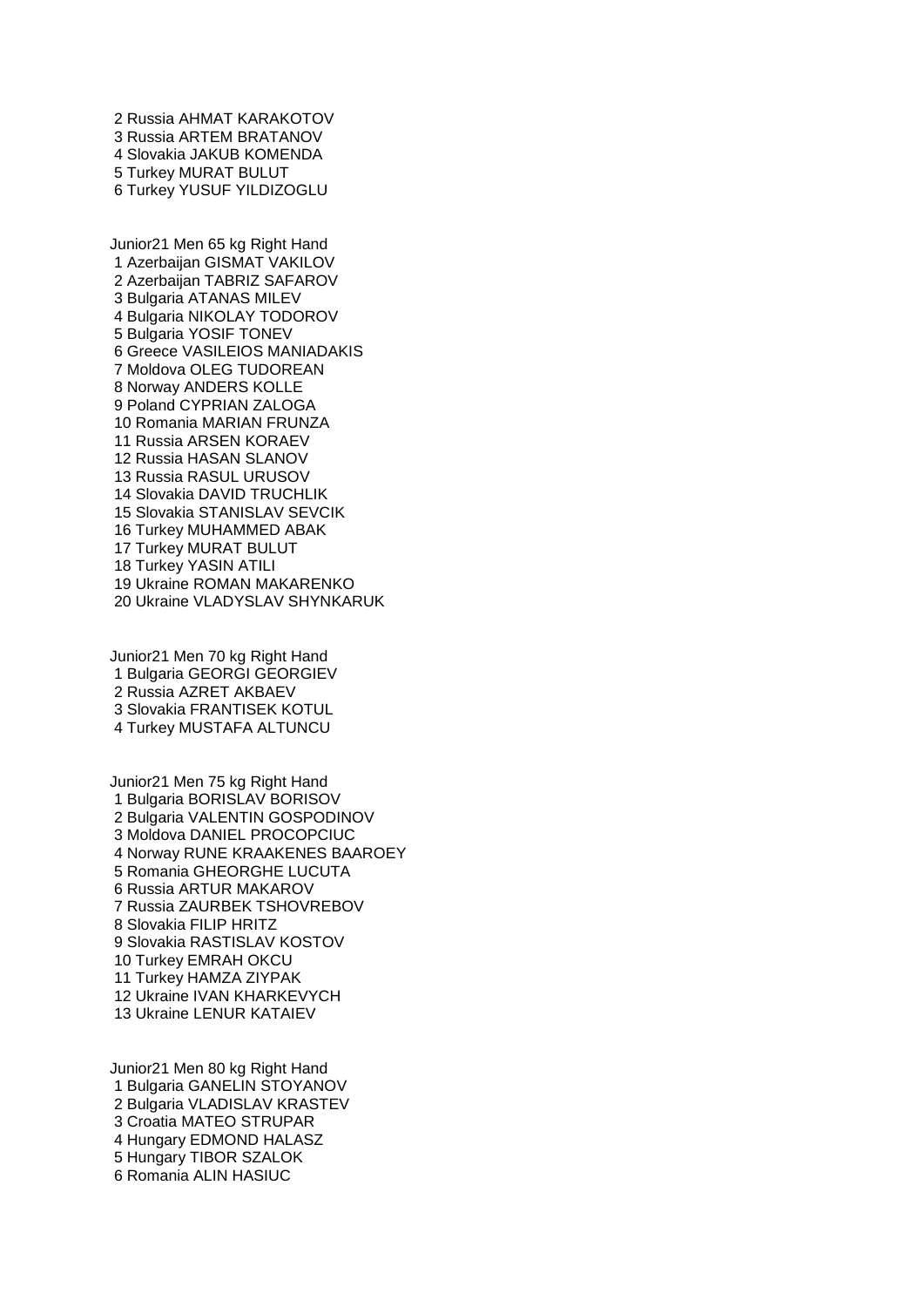Romania ANDREAS SAFTA Russia VADIM ALEYNIKOV Russia VLADIMIR MAYOROV Slovakia MICHAL GIRASEK Slovakia RADOVAN CONTOFALSKY Turkey OGUZHAN KOCAK Turkey OKTAY BALCI Ukraine ANDRII MOROZ Ukraine EDUARD GYRIA

Junior21 Men 85 kg Right Hand Azerbaijan RZABALA AZIZBAYLI Bulgaria BORISLAV BACHEV Bulgaria HRISTIYAN MARINOV Croatia ANDRIJA SIMIC Russia DENIS TOLMACHEV Russia MARAT AYBAZOV Turkey BEYTULLAH GOKHASAN Turkey BURHAN DUMLU Ukraine IHOR OKARA Ukraine VLADISLAV ZHEGUS

Junior21 Men 90 kg Right Hand Bulgaria STANISLAV STANKOV Bulgaria YORDAN TSONEV Israel ITAY MOSHE Norway MARKUS HERMANSEN Poland MAREK MONACHOWICZ Poland PAWEL PACUT Russia ALAN MAKEEV Russia LEVANI HABALAEV Sweden NIKLAS HEDMAN Sweden VAIOS ANTHOULIS Turkey CELAL TUNCER Turkey YUSUF ELITOK Ukraine IHOR PASIEKA Ukraine OLEKSANDR ILNYTSKYI

Junior21 Men +90 kg Right Hand Bulgaria NIKOLAY LYUTSKANOV Norway PER CHRISTIAN RUNDHOVDE Russia SERGEY CHERVOV Russia SERGEY SHTIPANOV Turkey ABDULLAH SARIBAS Turkey ONUR ATASOY Ukraine DMYTRO PASTUKH

Master Women 60 kg Right Hand Belarus LIBOU PETRALAI Bulgaria LADA HADZIEVA Greece KYRIAKI GIANNOPOULOU Lithuania INGRIDA ŠIDLAUSKIENE Poland JOANNA DAMINSKA Russia NATALYYA LESKOVA Sweden ANN JOHANSSON Sweden MARI THYSELL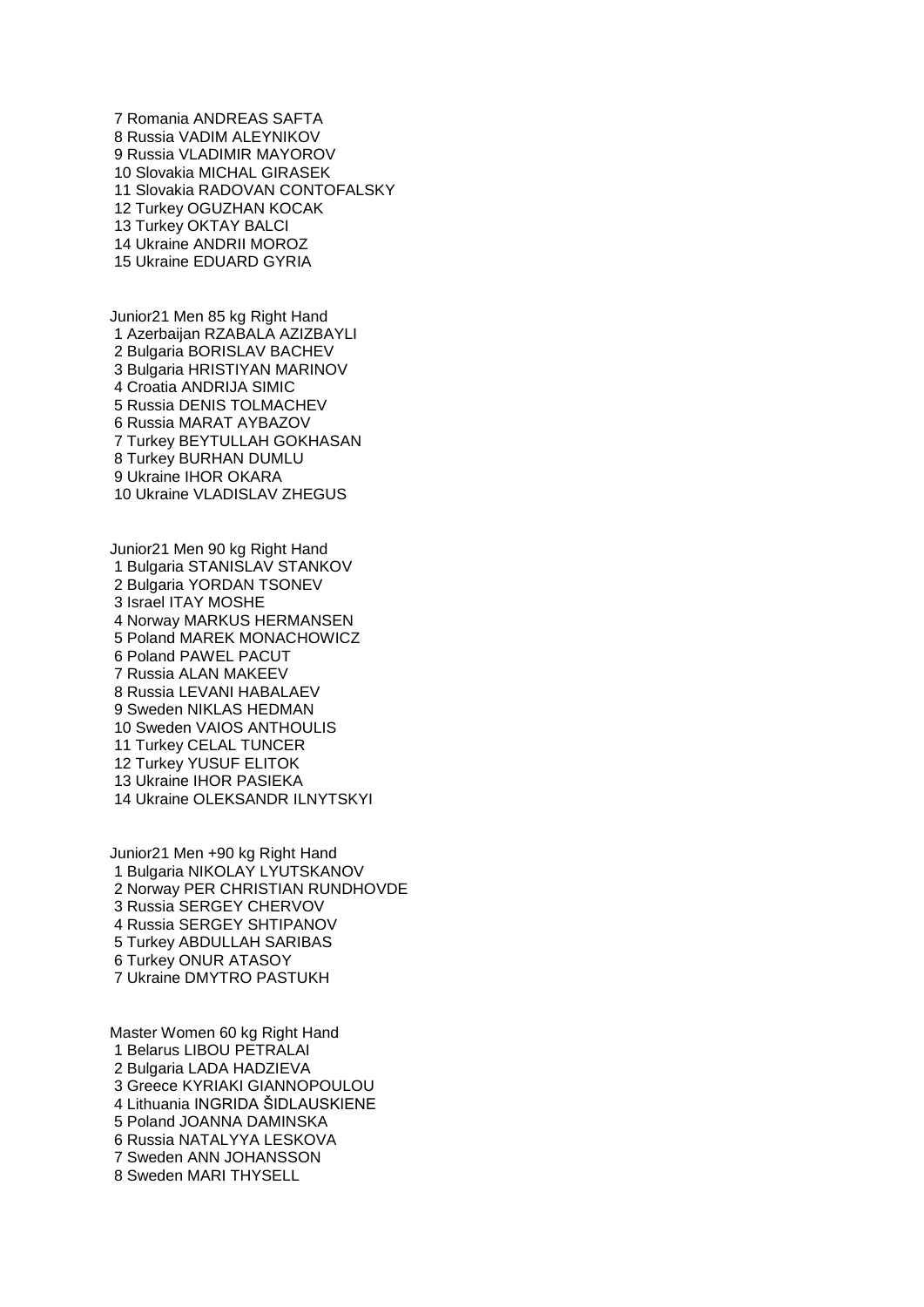Turkey BIRSEL TOKSOZ

Master Women 70 kg Right Hand Poland SONIA TURZYNIECKA Russia LEYLA ABDULLINA Russia VALENTINA POTAPENKO Sweden PIRJO LAITURI Master Women 80 kg Right Hand Bulgaria DONKA YOVCHEVA Germany CAMILLA KÄTTSTRÖM Russia LARISA BOROVINSKAYA Russia TATYYANA TSVETKOVA Turkey NURHAN USTUNKAYA

Master Women +80 kg Right Hand Finland TARJA KOKKO Russia TATYYANA VASILYEVA Sweden ULRICA SEIJBILD

Master Men 70 kg Right Hand Belgium SAMUEL LESAGE Croatia DRAZEN KOGL Croatia MISLAV DROKAN Hungary CSABA KOLLAR Hungary TIBOR KOROSI Norway JAN-ERIK SUNDE Russia EDUARD BOLDAYREV Russia NIKOLAY MARTAYNYUK Turkey NECMETTIN SUBASI Turkey YUSUF UCAK Ukraine VLADYSLAV DZISIAK

Master Men 80 kg Right Hand Belgium JACQUES RENWA Belgium OLIVIER HEUSE Bulgaria DIMITAR STEFANOV Bulgaria MARIN PEYCHEV Romania DANIEL PATRASCU Romania LUCIAN TUDOR Russia ANDREY MALAHOV Russia GRIGORIY STRELYNIKOV Sweden CLAES MARTENSSON Turkey BINALI AKAN Turkey YILMAZ BOYRAZ Ukraine ROMAN RUDNYTSKYY

Master Men 90 kg Right Hand Bulgaria VESELIN ZHIVKOV Bulgaria ZAHARI STOYANOV Germany KLAUS SURRMANN Germany SORIN SCHILDBACH Greece EFSTATHIOS SYMEON Israel ARYEH BAUMAN Romania DINU DOBREAN Romania FLORIN ALBU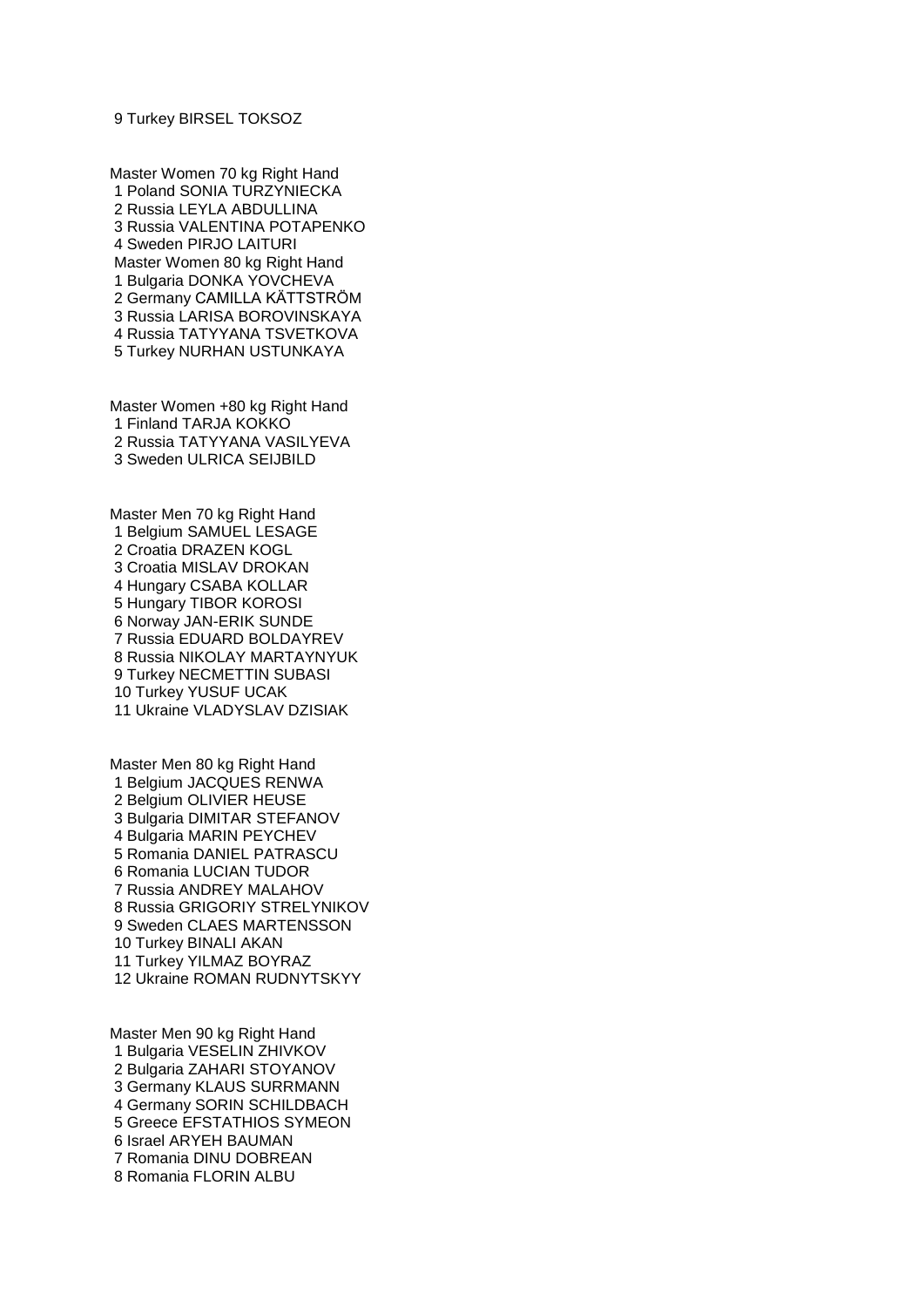Russia ALEKSANDR TSITSISHVILI Serbia MARCELO RUSOVAN Slovakia PETER RACEK Turkey BILAL KATIRCI Turkey TARKAN ATMACA Ukraine GENADII DANIUK Ukraine OLEH ANDRYEYEV

Master Men 100 kg Right Hand Latvia MARIS KALEJS Lithuania AIDAS PALIŠKIS Norway OTTAR ARNE BERG Romania AUGUSTIN MANTOG Russia ALEKSANDR BELYUSHIN Russia ZUFAR TAZETDINOV Sweden ANDERS SVENSSON Turkey ERKAN DAMAR Turkey OMER BENNURKAN Ukraine YEVHEN LITOVTSEV

Master Men +100 kg Right Hand Bulgaria GEORGI GEORGIEV Bulgaria IVAN IVANOV Greece GEORGIOS CHARALAMPOPOULOS Moldova LILIAN OPREA Norway KURT KVIKSTAD Poland PIOTR PALCZEWSKI Poland ROMAN PALCZEWSKI Romania RADU GEORGESCU Russia ALEKSEY UREZOV Russia OLEG MELENTYEV Turkey NUMAN DEMIRER Turkey YIGIT SARICALI

Grand Master Men 75 kg Right Hand Finland PASI KUNNARI Germany JUERGEN BAUMANN Greece MICHAIL MANIADAKIS Russia VLADIMIR ROGOZHINSKIY Sweden RONNY CEDER Sweden THOMAS LUNDGREN Ukraine SERHII NESTERENKO

Grand Master Men 90 kg Right Hand Belgium FREDERIC ANDRE Bulgaria DANIEL ZHIVKOV Lithuania ROMUTIS PALISKIS Poland WOJCIECH WALESKO Romania DRAGOS MECU Switzerland RICCARDO MANZINI Ukraine VADYM KRASOV

Grand Master Men 100 kg Right Hand Bulgaria CVETAN GASHEVSKI Germany MICHAEL MUCHA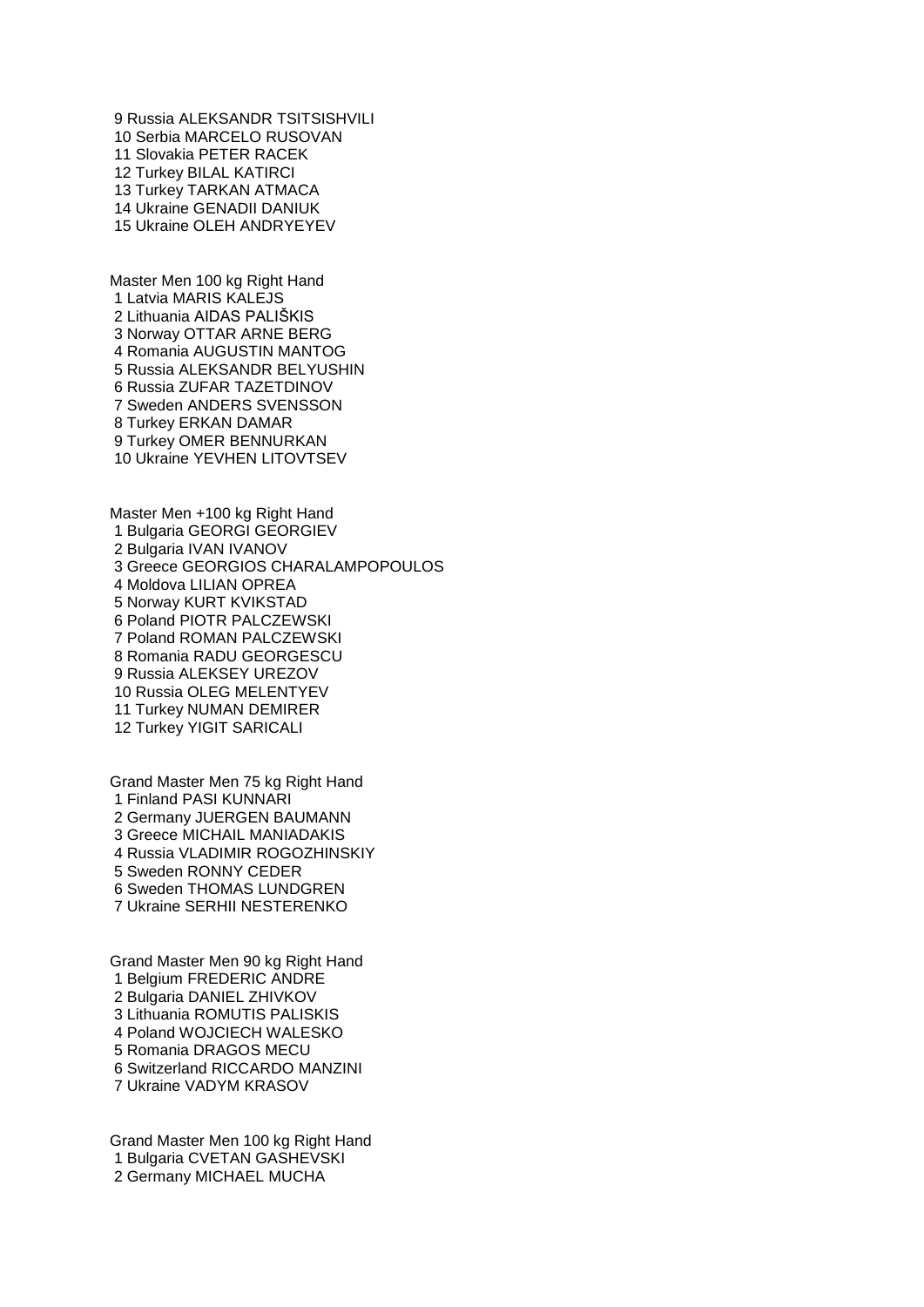Hungary FERENC SIMON Lithuania VYDAS MIKELIONIS Russia ALEKSANDR BORISOV Turkey YAKUB CIN

Grand Master Men +100 kg Right Hand Russia MIHAIL SHESHIN Turkey MEHMET KASKA Ukraine YEVHEN HULENOK

Senior Grand Master 75 kg Right Hand Azerbaijan MUSLUM IBRAHIMOV Hungary MIHALY JOZSA Poland WIESLAW PODGORSKI Russia VIKTOR ZAYTSEV Ukraine VALENTYN IERRMOLENKO

Senior Grand Master 90 kg Right Hand Bulgaria VANYO BIYCHEV Poland ANDRZEJ HYMER Poland JOZEF WEDROWSKI Romania MIRCEA CARLOGANU Senior Grand Master 100 kg Right Hand Greece PANTELIS FILIKIDIS

Senior Grand Master +100 kg Right Hand Bulgaria LYUBEN IVANOV Poland WIESŁAW JABLONSKI

Senior Women 50 kg Right Hand Belarus LARYSA SHAPAVALAVA Belarus VALERYIA TSYKONOVA Bulgaria INA BANEVA Bulgaria MARIYA-LUIZA RAEVA Poland MAGDALENA SEKITA Romania GABRIELA GHERGHE Russia ALINA VOLKOVA Russia ELIZAVETA RESHETNIK Slovakia SNEZHANA BABAYIEVA Sweden ELINA PERSSON Sweden JONNA BLIND Turkey AYSE GUMUS Turkey ESRA KIRAZ Ukraine ANASTASIIA GONCHARENKO Ukraine MARYNA LEVCHENKO

Senior Women 55 kg Right Hand Belarus LIBOU PETRALAI Bulgaria DIMITRINA DIMITROVA Poland JOANNA DAMINSKA Russia ANNA MALYTSEVA Russia OKSANA GORBACH Sweden ERIKA LORENTSSON Sweden MARIA LUNDKVIST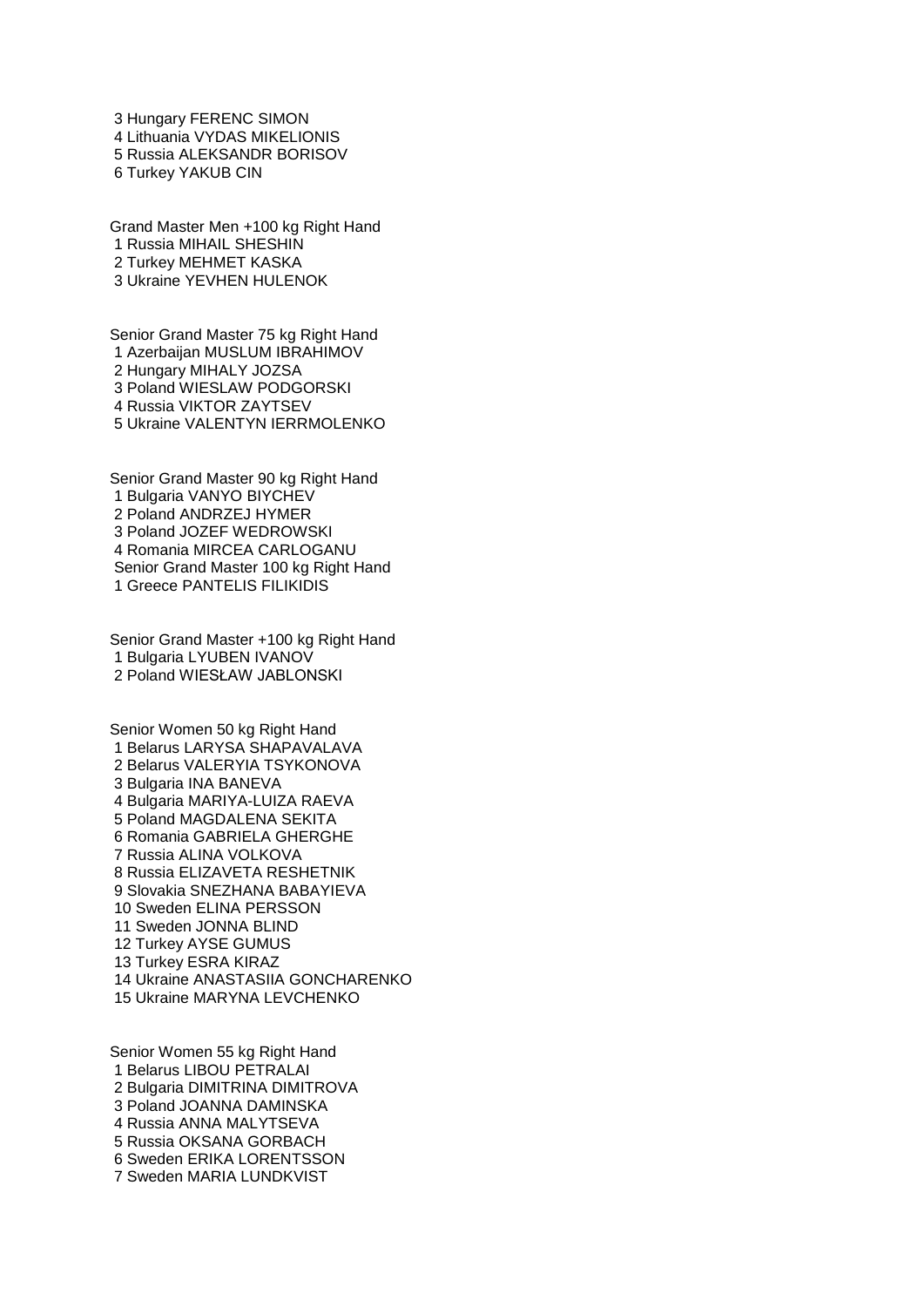Turkey EMEL SALMAN Turkey SIGITA TERZI Ukraine VIKTORIIA ILIUSHYNA

Senior Women 60 kg Right Hand Bulgaria GERGANA BEZHANSKA Croatia BLAZENKA TROBIC KOGL Russia IRINA MAZURENKO Russia LUIZA GABUEVA Slovakia LUCIA DEBNAROVA Sweden ANN JOHANSSON Turkey ARZU KUSLAR Ukraine KRISTINA TSAP

Senior Women 65 kg Right Hand Belarus TATSIANA ROMANIUK Lithuania INGRIDA ŠIDLAUSKIENE Russia EKATERINA NIKISHEVA Russia IRINA GLADKAYA Sweden LISA SKOGLUND Sweden REBECCA RUTH Turkey ZEKIYE YILDIRIM

Senior Women 70 kg Right Hand Bulgaria MARIYA DIMITROVA Hungary BRIGITTA IVANFI Russia ALEKSANDRA OZEROVA Russia ELENA VORONCHIHINA Slovakia DAGMAR PETROVA Sweden FIA REISEK Turkey MUNIRE TUNCA Ukraine LILIYA ZAN'KO Ukraine OLENA TREHUBOVA

Senior Women 80 kg Right Hand Israel KATARINA PERLOVSKY KISLEV Israel RONI YAHAV Latvia SANDRA ZALITE Norway GURO BJOERKE Russia EVGENIYA FOMINA Russia IRINA MAKEEVA Turkey AYSU DAMAR Ukraine IRYNA ROZHESHCHENKO Ukraine OKSANA DIACHENKO

Senior Women +80 kg Right Hand Belarus TATSIANA KALIUK Finland TARJA KOKKO Latvia ZANNA CINGULE Lithuania EGLE VAITKUTE Russia ELENA KULYPINA Russia YANA BARANOVSKAYA Serbia BORKA DAKIC Turkey ZEYNEP CEBECI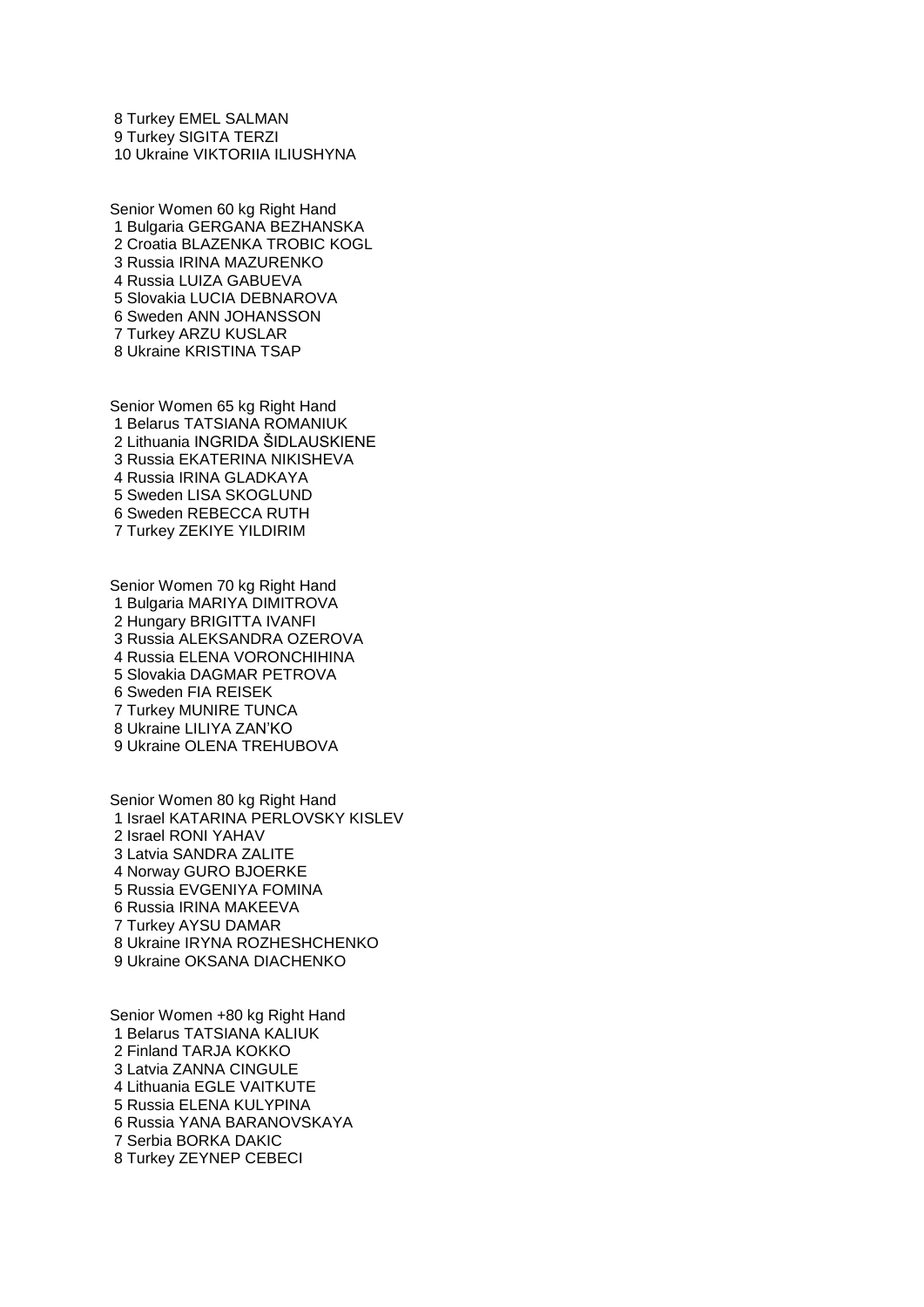Senior Men 55 kg Right Hand Bulgaria DIMITAR MARINCHEV Bulgaria MITKO STAYKOV Poland KAMIL STALA Russia ARSEN CHOMAEV Russia ASLAN HAPAEV Turkey MEHMET CETINKAYA Turkey ZAFER NOYAN Ukraine DMYTRO BEZKOROVAINYI Ukraine OLEKSII MYKYTIUK

Senior Men 60 kg Right Hand Belarus ULADZISLAU CHUMICHEU Bulgaria STILYAN PANCHEV Germany FABIAN TAEGER Greece TRIANTAFYLLOS PAPASPYROU Russia RIDIK GAZIZOV Russia ROMAN TSEREKAEV Turkey ISMAIL BAMYA Turkey ISMAIL TURKER Ukraine IGOR IVANYTSKYI Ukraine OLEKSANDR BALANDIN

Senior Men 65 kg Right Hand Belarus ALEH MAKARANKA Belarus DZMITRY CHALY Bulgaria BOZHIDAR SIMEONOV Bulgaria RADOSLAV SKENDEROV Croatia SANDRO JAGARCEC Germany KEVIN BERBERICH Russia ASLAN BESLANEEV Russia OLEG CHERKASOV Slovakia JURAJ JASCEG Turkey AZMI SEMERCIOGLU Turkey MEHMET ERDOGAN Ukraine KHAISER IBRISHEV Ukraine MYKOLA BURKO

Senior Men 70 kg Right Hand Belarus DZMITRY MIKHEI Belgium SAMUEL LESAGE Bulgaria GEORGI GAIDARDZIHIEV Bulgaria HRISTO DELIDZHAKOV Finland TOPI SAARANLUOMA Germany MATTHIAS SCHLITTE Moldova OLEG TUDOREAN Norway ERLEND HOERTE JENSSEN Romania ALEXANDRU DRAGAN Russia ALEKSANDR KURDYUKOV Russia HETAG DZITIEV Slovakia DOMINIK GLOD Slovakia JAN VOJENCAK Turkey ENGIN TERZI Turkey EVREN ARSLAN Ukraine LEONID TSYBA Ukraine MYKHAYLO NOVAK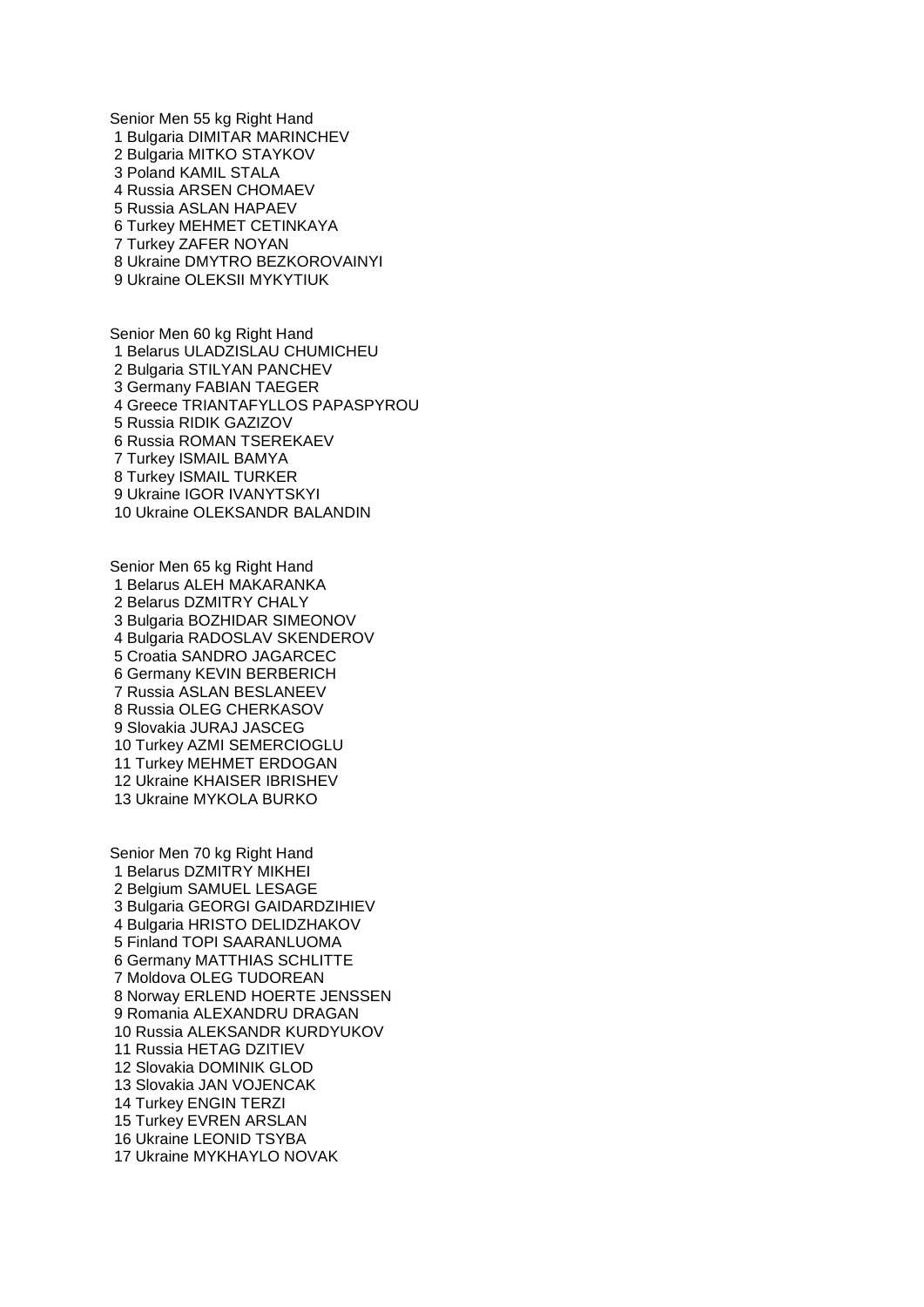Senior Men 75 kg Right Hand Azerbaijan ZOHRAB MAHSIMOV Bulgaria SASHO ANDREEV Bulgaria STEFAN UZUNOV France GHARAGYOZYAN ARTSVIK Germany DIMITAR YANKOV Greece DIMITRIS FILIKIDIS Israel MICHAEL RABINER Lithuania ŠARUNAS MANARKA Moldova DANIEL PROCOPCIUC Norway LARS MATTIS ANDRESEN Poland DARIUSZ GROCH Romania VIOREL DOBRIN Russia ALEKSANDR BULENKOV Russia VADIM AKPEROV Sweden JOHANNES ANDERSSON Sweden PATRIK BERG Turkey MEHMET UZUL Turkey ORHAN SOYER Ukraine ROMAN RIABTSEV Ukraine VIACHESLAV ZHYHYLII

Senior Men 80 kg Right Hand Bulgaria KALOYAN TUMBEV Bulgaria STEFAN MALINOV Greece CHRISTOS ASLANIDIS Hungary DAVID SOMOGYI Israel ADAM AVGANA Moldova IVAN SOSEV Moldova MIHAIL GRUMEZA Poland GRZEGORZ NOWOTARSKI Romania CRISTI GABRIAN Russia ATSAMAZ URTAEV Russia HADZHIMURAT ZOLOEV Sweden CLAES MARTENSSON Switzerland PASCAL GIRARD Turkey OGUZHAN KOCAK Turkey RAHMAN KAYA Ukraine BOHDAN IVAKHNENKO Ukraine SERGIY MELNYK

Senior Men 85 kg Right Hand Azerbaijan DAVID MIRZAGULIYEV Bulgaria PLAMEN DIMITROV Bulgaria STEFAN LENGAROV France DETTINGER JULIEN Germany ANDREAS HÖFFNER Greece KONSTANTINOS PETRIDIS Hungary PETER KOVACS Norway ALEXANDER SCHIVE BJERCK Romania DANIEL ANDRONACHE Russia MAKSIM CHERSKIY Russia YURIY KRASILYNIKOV Turkey UNAL TURKER Ukraine MGER MUSAELIAN Ukraine OLEKSII TOPOL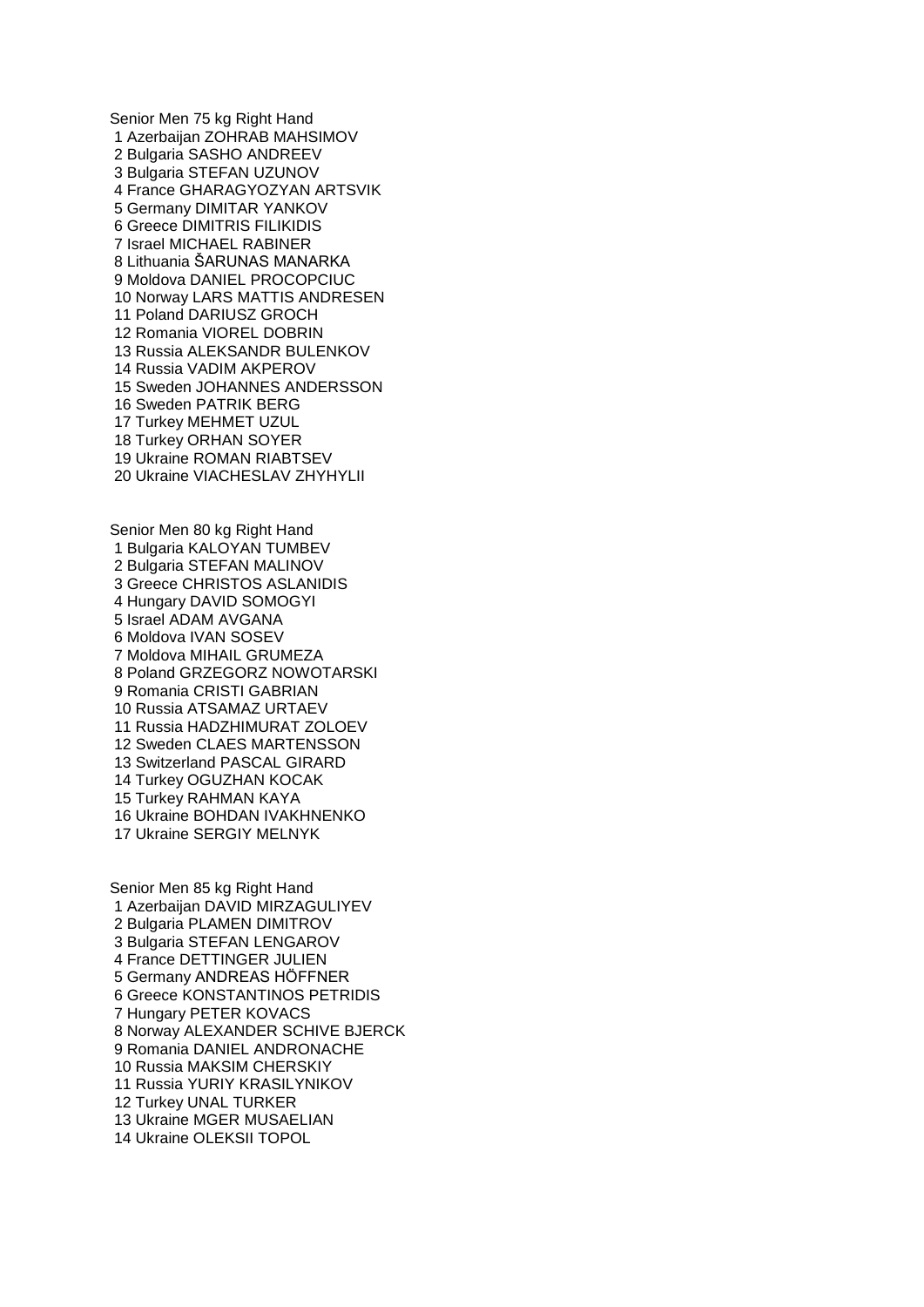Senior Men 90 kg Right Hand Azerbaijan SHARIF ISMAYILOV Belgium CEDRIC LA COLA Bulgaria KALOYAN PETROV Bulgaria STOYAN GOLEMANOV Finland JUHA SALMINEN France GATTONI MICHAEL Greece KONSTANTINOS DEDOUSIS Latvia RAIMONDS ANTONOVICS Lithuania ALMANTAS KRIŠČIUNAS Norway DARIUS ANELAUSKAS Poland MARCIN MOLENDA Poland MAREK MONACHOWICZ Russia ROMAN FILIPPOV Russia SPARTAK ZOLOEV Serbia IVAN VESELIC Serbia ZORAN LATINOVIC Slovakia LADISLAV HERVAY Slovakia RADOSLAV DOBROVIC Sweden JOHAN BRUNDIN Turkey SEFA GENC Turkey YAKUP DURAN Ukraine IEVGENII PRUDNYK Ukraine IHOR PASIEKA

Senior Men 100 kg Right Hand Belgium MAXIME MARINO Bulgaria EMIL ILCHEV Bulgaria MITKO PETROV Croatia JOSIP BREGOVIC France PRADINES AYMERIC Greece EFSTATHIOS SYMEONIDIS Lithuania DONATAS KRIŠČIUNAS Moldova ALEXANDRU GRUMEZA Norway KNUT BERGAN SANDBAKKEN Poland MARIUSZ GROCHOWSKI Romania SABIN BADULESCU Russia CHERMEN HADAEV Russia VITALIY LALETIN Serbia MARKO TODIC Serbia MILOS TODIC Slovakia STEFAN CERNAK Turkey ATILE KOCAK Turkey OMER BENNURKAN Ukraine AYDER ALIDINOV Ukraine DMYTRO BONDARENKO

Senior Men 110 kg Right Hand Bulgaria IVAN MLADENOV Bulgaria KRASIMIR KOSTADINOV Russia IMIRASLAN AGASHIRINOV Russia IVAN MATYUSHENKO Serbia ZORAN LATINOVIC Slovakia SAMUEL HLUBIK Turkey ENGIN ERDOGAN Turkey SINAN TANKISI Ukraine OLEG MYKHAILENKO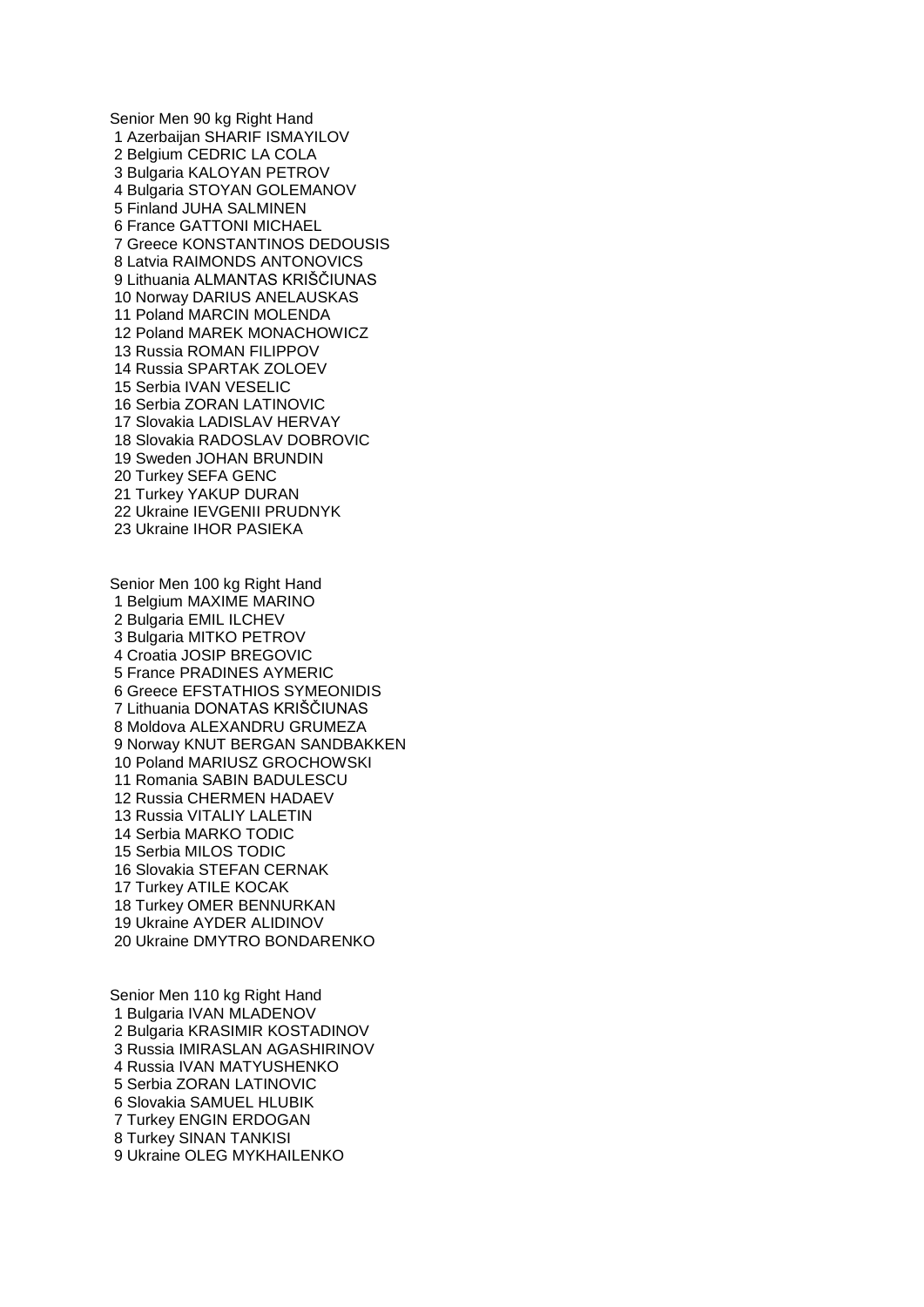Ukraine SERGII KESAREV

Senior Men +110 kg Right Hand Azerbaijan ILHAM MAHMUDOV Bulgaria GEORGI TSVETKOV Bulgaria MARTIN DODOV Moldova LILIAN OPREA Norway ROBERT STAKSTON Romania FLORIN RADA Romania IOAN PUSCASU Russia DMITRIY PAVIN Russia DMITRIY SILAEV Serbia BORIS ALEKSIC Serbia DARKO PAVLOVIC Sweden KIM NASSTROM Turkey AHMET GUNER Turkey ARIF ERTEM Ukraine LAVRENTI ZARKUA

Disabled Sitting Women 65 Kg Left Hand Turkey OYA AYDIN Ukraine KATERYNA DEMIANENKO

Disabled Sitting Women +65 Kg Left Hand Bulgaria LIDIYA ATANASOVA Turkey ZEYNEP YILMAZ

Disabled Standing Women 65 Kg Left Hand Turkey HATICE GÜNAÇTI Ukraine ANNA SHCHYRSKA

Disabled Standing Women +65 Kg Left Hand Poland SONIA TURZYNIECKA

Disabled Visual Women 60 Kg Left Hand Bulgaria ANGELINA KRASTEVA Bulgaria LADA HADZIEVA

Disabled Visual Women 70 Kg Left Hand Bulgaria ASYA BUROVA Bulgaria EMKA TANOVA

Disabled Visual Women +70 Kg Left Hand Bulgaria EMILIYA STOYANOVA Bulgaria MARGARITA IVANOVA

Disabled Standing Junior Boys 55 Kg Left Hand Hungary KRISZTIAN VARHEGYI Turkey FURKAN DEMIR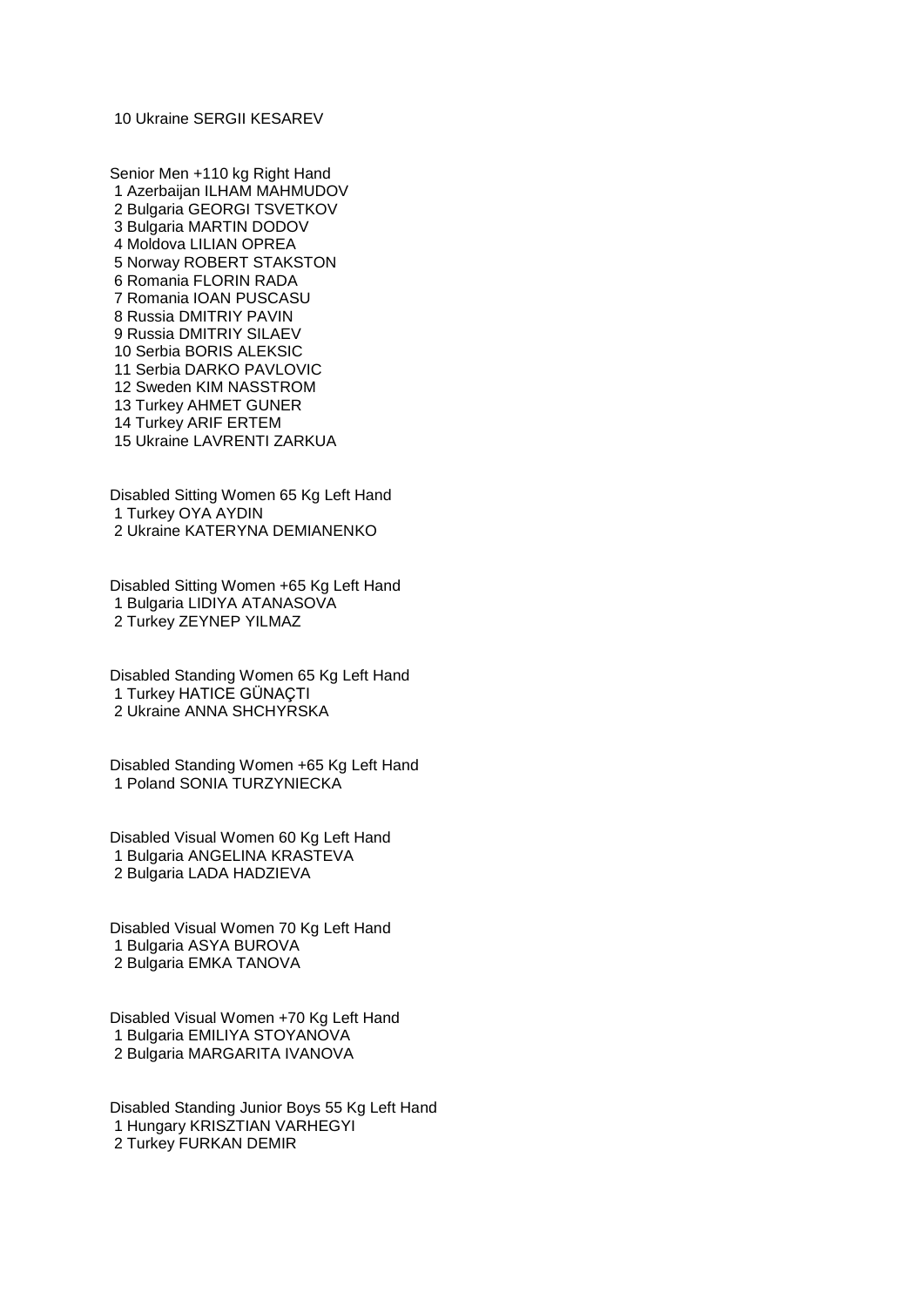Disabled Standing Junior Boys +55 Kg Left Hand Turkey AKIN UYAR Turkey YUSUF AKDOGAN Ukraine BOGDAN DENYSEVYCH

Disabled Sitting Men 55 Kg Left Hand Turkey MEHMET KAYA Ukraine MYKOLA PEDORENKO

Disabled Sitting Men 65 Kg Left Hand Turkey GÖKHAN SEVEN Ukraine OLEG ABORNYEV

Disabled Sitting Men 75 Kg Left Hand Romania VASILE SCURTU Ukraine MYKOLA TATEVOSIAN

Disabled Sitting Men +75 Kg Left Hand Azerbaijan FUAD MUSTAFAYEV Czech Republic LUKÁŠ PRÁCHENSKƯ Hungary IMRE HERNYAK Turkey MUSTAFA DINLEYICI Turkey ŞABAN MAZAK Ukraine VOLODYMYR DOROSHENKO

Disabled Standing Men 60 Kg Left Hand Azerbaijan VILAYAT NAMAZZADE Poland MACIEJ GRALAK Turkey EMRE YILDIZ Ukraine DMYTRO LUTSYSHYN

Disabled Standing Men 70 Kg Left Hand Azerbaijan RAUF AGHAZADA Hungary JOZSEF FENYVESI Norway JAN ARTHUR AUNE Turkey ONUR SARIBAL Ukraine ARTEM SOROKIN Ukraine OLEKSANDR PINCHUK

Disabled Standing Men 80 Kg Left Hand Bulgaria HRISTO VELEV Bulgaria SEVGIN SHABAN Hungary TIBOR SZUCS Norway JOERN HARRY KJELSNES FRIVIK Poland RADOSLAW KWIETNIEWSKI Turkey MURAT CIRIK Turkey YASIN URHUN Ukraine SERGIY KUROPATA

Disabled Standing Men 90 Kg Left Hand Hungary ZOLTAN ROJKO Turkey ÖMER AYDIN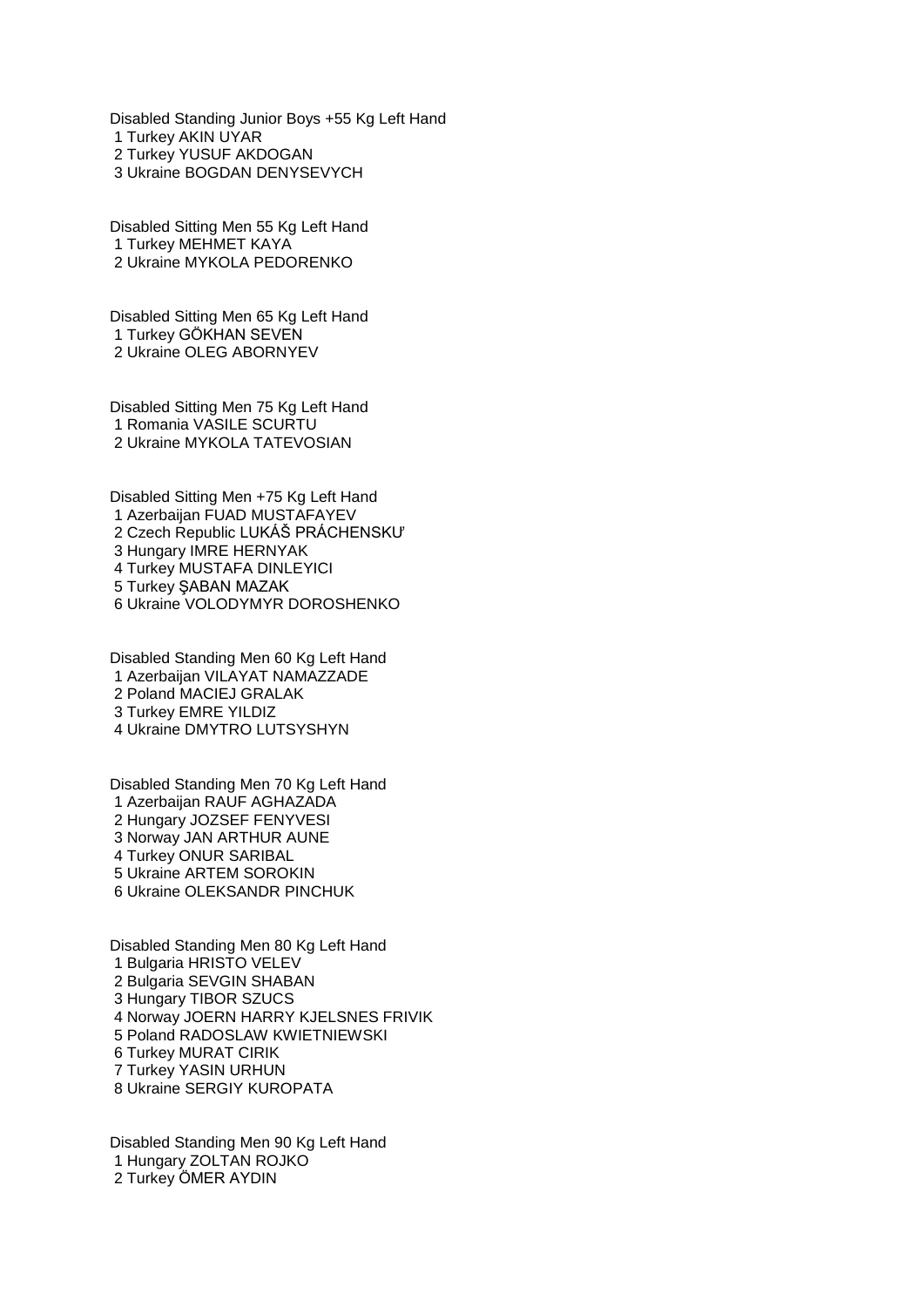Ukraine OLEKSANDR ZIENCHENKO Ukraine VADYM KRASOV

Disabled Standing Men +90 Kg Left Hand Hungary ZSOLT TEMESVARI Turkey SÜREYYA AYCE

Disabled Visual Men 70 Kg Left Hand Bulgaria NIKOLA STOYANOV Bulgaria YORDAN YORDANOV Ukraine IHOR HUMENIUK

Disabled Visual Men 80 Kg Left Hand Bulgaria KIRIL DAMYANOV Bulgaria MARIN PEYCHEV

Disabled Visual Men 90 Kg Left Hand Bulgaria EVGENI GRNCHEV Bulgaria VANYO BIYCHEV Ukraine OLEKSANDR KHIMICH

Disabled Visual Men 100 Kg Left Hand Bulgaria METIN DIKMEOSMAN Bulgaria MILEN GROZEV

Disabled Hearing Men 70 Kg Left Hand Ukraine SERHII SERDIUKOV

Disabled Sitting Women 65 Kg Right Hand Turkey OYA AYDIN Ukraine KATERYNA DEMIANENKO

Disabled Sitting Women +65 Kg Right Hand Bulgaria LIDIYA ATANASOVA Turkey ZEYNEP YILMAZ

Disabled Standing Women 65 Kg Right Hand Turkey HATICE GÜNAÇTI Ukraine ANNA SHCHYRSKA Ukraine SVITLANA DROZDIUK

Disabled Standing Women +65 Kg Right Hand Poland MARIA JUROSZEK Poland SONIA TURZYNIECKA

Disabled Visual Women 60 Kg Right Hand Bulgaria ANGELINA KRASTEVA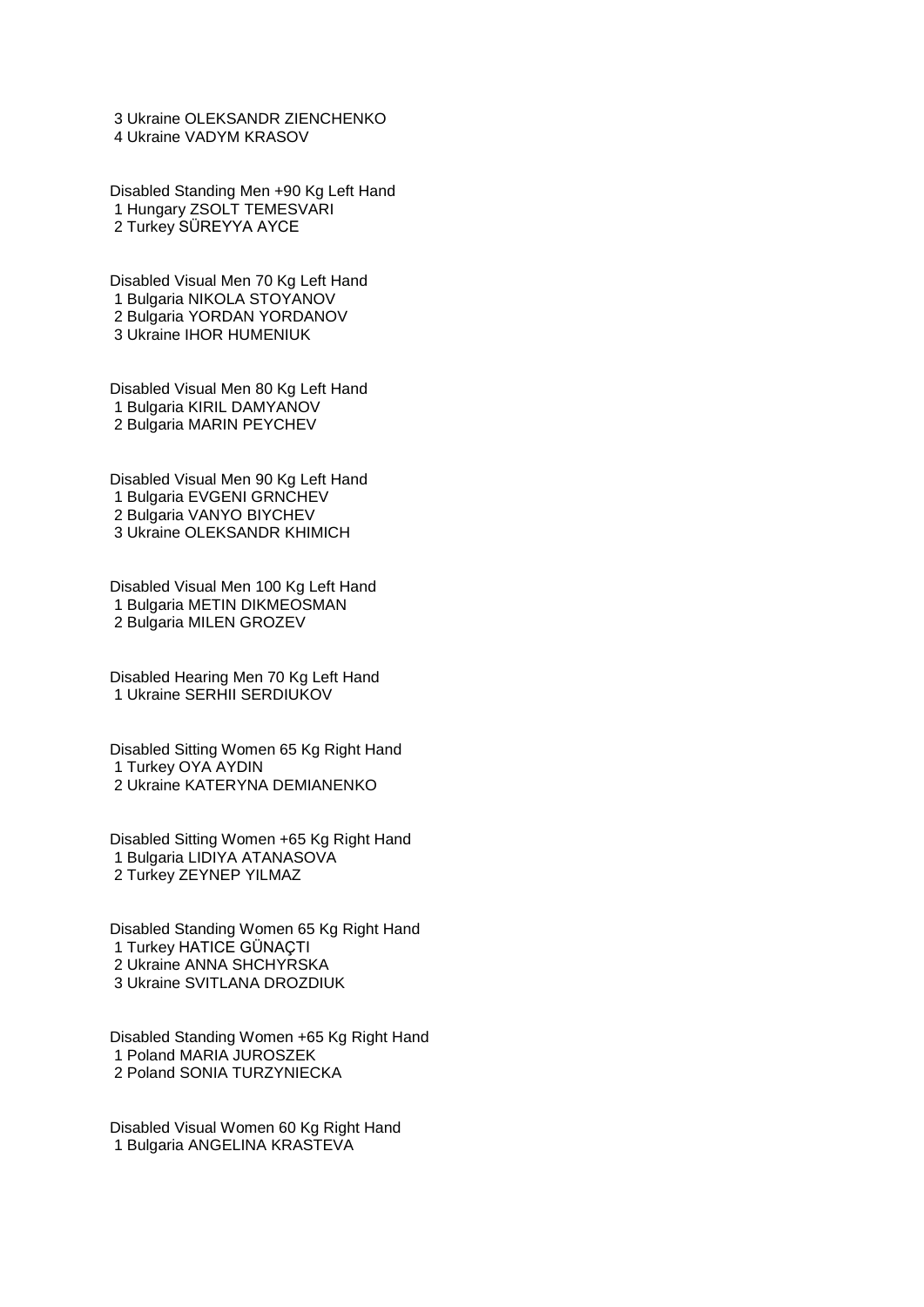Disabled Visual Women 70 Kg Right Hand Bulgaria ASYA BUROVA Bulgaria EMKA TANOVA

Disabled Visual Women +70 Kg Right Hand Bulgaria EMILIYA STOYANOVA Bulgaria MARGARITA IVANOVA

Disabled Hearing Women 60 Kg Right Hand Bulgaria LADA HADZIEVA

Disabled Standing Junior Boys 55 Kg Right Hand Hungary KRISZTIAN VARHEGYI

Disabled Standing Junior Boys +55 Kg Right Hand Turkey AKIN UYAR Ukraine BOGDAN DENYSEVYCH

Disabled Sitting Men 55 Kg Right Hand Turkey MEHMET KAYA Ukraine MYKOLA PEDORENKO

Disabled Sitting Men 65 Kg Right Hand Turkey GÖKHAN SEVEN Ukraine OLEG ABORNYEV

Disabled Sitting Men 75 Kg Right Hand Bulgaria ALPAY IBRIAM Ukraine MYKOLA TATEVOSIAN

Disabled Sitting Men +75 Kg Right Hand Azerbaijan FUAD MUSTAFAYEV Bulgaria SENKO STOYANOV Czech Republic LUKÁŠ PRÁCHENSKƯ Turkey MUSTAFA DINLEYICI Turkey ŞABAN MAZAK Ukraine VOLODYMYR DOROSHENKO

Disabled Standing Men 60 Kg Right Hand Azerbaijan VILAYAT NAMAZZADE Poland MACIEJ GRALAK Turkey EMRE YILDIZ Ukraine DMYTRO LUTSYSHYN

Disabled Standing Men 70 Kg Right Hand Azerbaijan RAUF AGHAZADA Ukraine OLEKSANDR PINCHUK

Disabled Standing Men 80 Kg Right Hand Bulgaria GEORGI KARADJOV